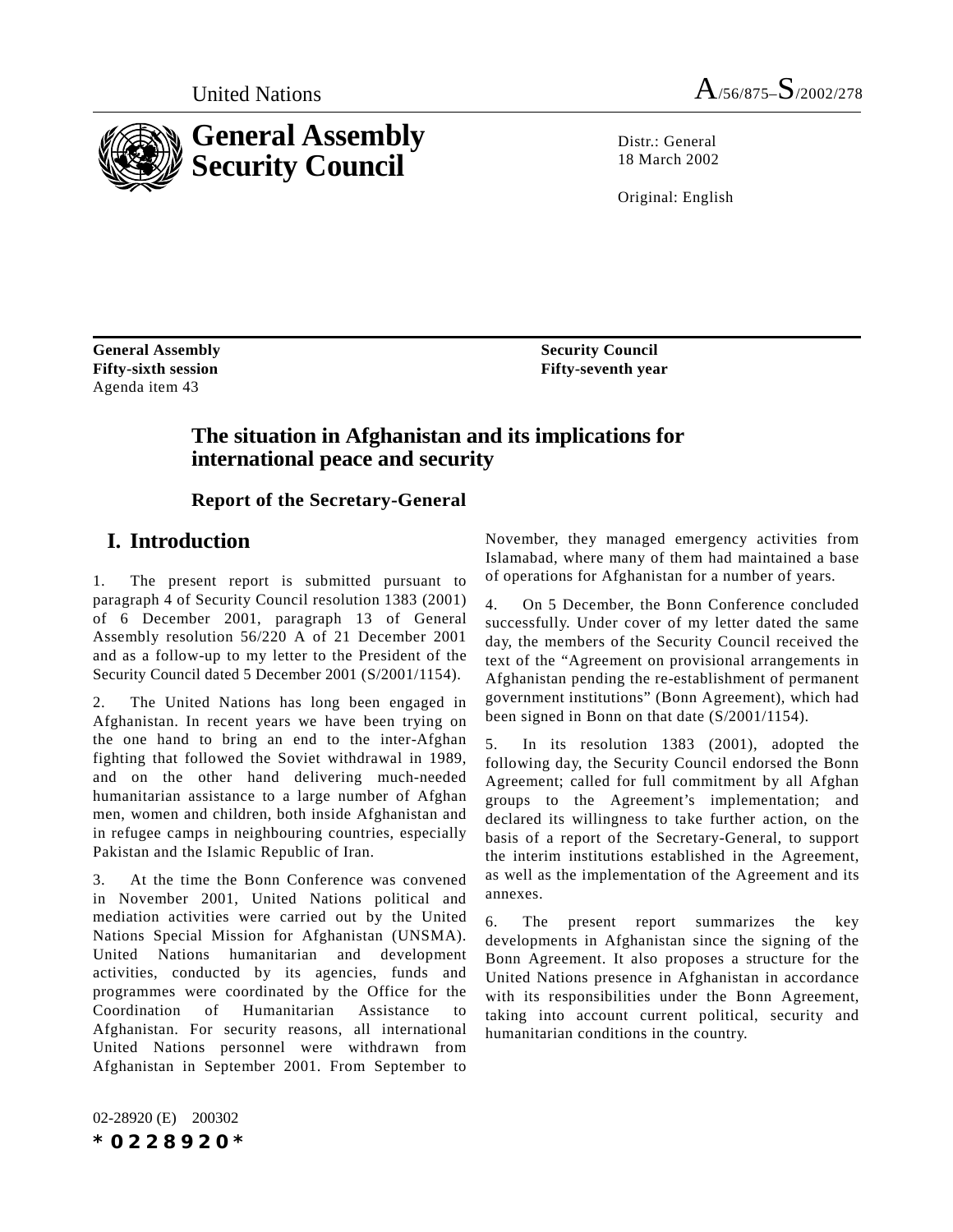# **II. Status of implementation of the Bonn Agreement: establishment of the Interim Administration and key commissions**

## **A. Context**

7. The Bonn Agreement represents a historic opportunity for the people of Afghanistan to emerge from a cycle of conflict and devastating poverty into a future in which there can be reconstruction and peaceful development. The Agreement was reached under extraordinary circumstances. Inevitably, the exigencies of the process resulted in a less than fully representative selection of delegates for the talks and for selection of the members of the Interim Administration.

8. The implementation period of the Bonn Agreement is envisaged to last for two to three years, and is intended to lead to a full-fledged government, chosen freely by the entire electorate of Afghanistan. The Interim Authority chosen at Bonn is to be succeeded by a Transitional Authority, selected through an emergency *loya jirga* that is to convene within six months of the establishment of the Interim Authority. The participants in the *loya jirga* are to be drawn from all segments of society, and the representation of women and all ethnic and religious communities is to be ensured. The Transitional Authority is to lead Afghanistan until a fully representative government can be elected through free and fair elections, which are to be held no later than two years after the date of the convening of the emergency *loya jirga*. A constitutional *loya jirga* to ratify a new constitution is to convene within 18 months of the establishment of the Transitional Authority.

9. Major difficulties had to be overcome during the Bonn Conference, with the various parties questioning the degree to which the other adequately represented the entire population of Afghanistan. These mutual suspicions and accusations did not fully disappear with the establishment of the Interim Administration. They are explained by the fact that the members of the Interim Administration were not a cohesive group at the time of their inauguration, nor, for all intents and purposes, are they today. This lack of cohesion continues to exacerbate tensions when incidents occur, such as the assassination on 14 February of Abdul Rahman, the Minister of Civil Aviation and Tourism. The situation is further compounded by the unsettled political conditions that still prevail in the south and east of the country. The international coalition's continuing military campaign against terrorism is occurring in parallel with great tension, and sometimes fighting, between Pashtun political and tribal leaders who are competing for predominance in their respective communities. In addition, vehement protests persist that Pashtuns are grossly underrepresented in all official institutions, especially in the security sector.

10. Notwithstanding the original criticisms concerning the ethnic and political imbalance perceived in the Interim Administration from the outset and the persistence of uneasiness within and around it, the reaction to the signing of the Bonn Agreement was largely positive in Afghanistan, for two main reasons. First, the majority of the population — exhausted, impoverished and desperately yearning for peace recognized that a unique opportunity presented itself for the country finally to start down the path to peace and sustainable development, after more than 23 years of war. It was an opportunity that might not present itself again, and therefore could not be squandered. Second, many noted that the Bonn Agreement allowed for progressively more representative forms of government through a three-stage process. This process is now well and truly under way.

## **B. Establishment of the Interim Administration**

11. Against this backdrop of both criticism and hope, the Interim Authority was established on 22 December 2001, as prescribed by the Bonn Agreement. Hamid Karzai was sworn in as Chairman of the Interim Administration, as were the Vice-Chairpersons and all other heads of departments in the Interim Administration. The ceremony was held in an atmosphere of national unity. Leaders of the existing factions and representatives from all 32 provinces in the country participated in the event, together with a large number of foreign guests, including, in particular, representatives of all of Afghanistan's neighbours, the European Union, the Organization of the Islamic Conference and the United Nations. Outgoing President Burhannudin Rabbani stated at the inaugural ceremony that such a peaceful transfer of power had "no precedence in our troubled society for centuries".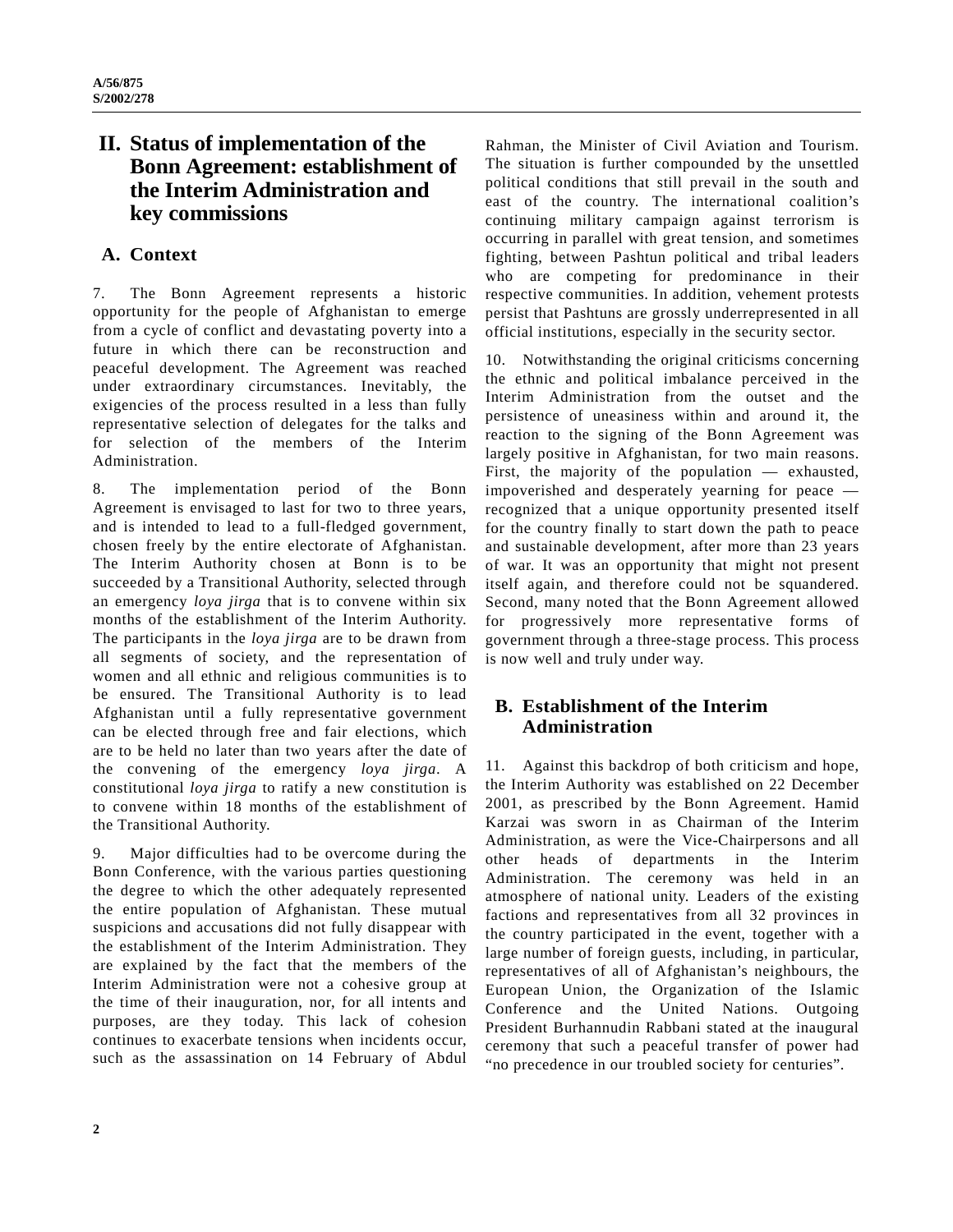12. The day after he was sworn in as Chairman of the Interim Administration, on 23 December, Mr. Karzai convened its first cabinet meeting. He met thereafter with Lakhdar Brahimi, my Special Representative for Afghanistan, and sought United Nations assistance in a broad range of areas in order to facilitate the work of the Interim Administration. At its inception, the Interim Administration had no funds of its own, yet it faced the daunting task of finding buildings to house a number of newly established departments, including the newly created Ministry of Women's Affairs, and procuring basic office furniture and equipment to enable departmental staff to begin working. In addition, the Interim Administration had no means of paying the salaries of its new members, let alone of the civil servants at all levels who had not been paid for five to six months. Despite these formidable hurdles, the Interim Administration has managed to make progress in a number of areas, concretely as well as symbolically, domestically as well as internationally.

13. During its first two weeks, the members of the Cabinet conducted a consultative process to establish an initial policy framework and a consensus on its immediate priorities. This resulted in a vision for Afghanistan's development that Mr. Karzai presented in a speech to the international community at the International Conference on Reconstruction Assistance to Afghanistan in Tokyo in January 2002.

14. Subsequently, the Interim Administration started work to prepare an interim budget. Rules for the formation of a budget and the payment of salaries have been reviewed and found to be largely satisfactory. The payment system has been revived and the salaries of central government staff have been paid in the capital for two months in a row. The process is now being extended to the provinces, and a full documentation of the staff and functions of government departments at the provincial level is being prepared.

15. The Afghan Assistance Coordination Authority has been created, and agreements in a number of sectors on both short-term priorities and long-term interventions have been reached with bilateral and multilateral parties. The Interim Administration has started to work on a national development framework in partnership with other development actors. Ministries and the Afghan Assistance Coordination Authority are working collaboratively with United Nations agencies, donors and non-governmental organizations to put in place a series of national programmes that reflect the Interim Administration's priorities and that are oriented towards building the capacity of the Afghan Government, civil society and private sector over time.

16. The Interim Administration has made a strong commitment to accountability and transparency. The first technical assistance project has been signed with the World Bank to provide for procurement, accounting and financial management functions to be handled by international firms from April 2002 onwards.

17. A back-to-school campaign is under way to ensure widespread student enrolment when the new school year begins on 23 March. Plans drawn by relevant ministers are being implemented with the active cooperation of the United Nations Children's Fund (UNICEF), the United Nations Educational, Scientific and Cultural Organization and nongovernmental organizations. In the agricultural sector, an agreement was reached with the Food and Agriculture Organization of the United Nations and the United States Agency for International Development to distribute seeds and fertilizers in time for the spring planting. A dialogue between relevant ministers and the Office of the United Nations High Commissioner for Refugees (UNHCR) is under way to develop a programmatic approach to the return of refugees and internally displaced persons. An Interim Administration/ United Nations planning task force has been established to address the nutrition crisis. Preparations are under way to ensure that the focus of development activities is extended from Kabul to the provinces as quickly as possible. All of this, of course, will require sustained international financial support. It is earnestly hoped that the flow of resources from donors will increase significantly in April to allow these crucial programmes to be implemented.

18. The Interim Administration has passed four major decrees since its inauguration on 22 December. The first of these cancelled all decrees and legal documents passed by previous authorities. The second banned the cultivation, production, processing, use and trafficking of illicit drugs (and the Interim Administration is looking to the support of the international community for help in implementing this decree). The third decree set out a framework for the press and radio and television broadcasting, including principles for freedom of the press and procedures for licensing of the press by the Minister of Information and Culture. The fourth decree established procedures for signing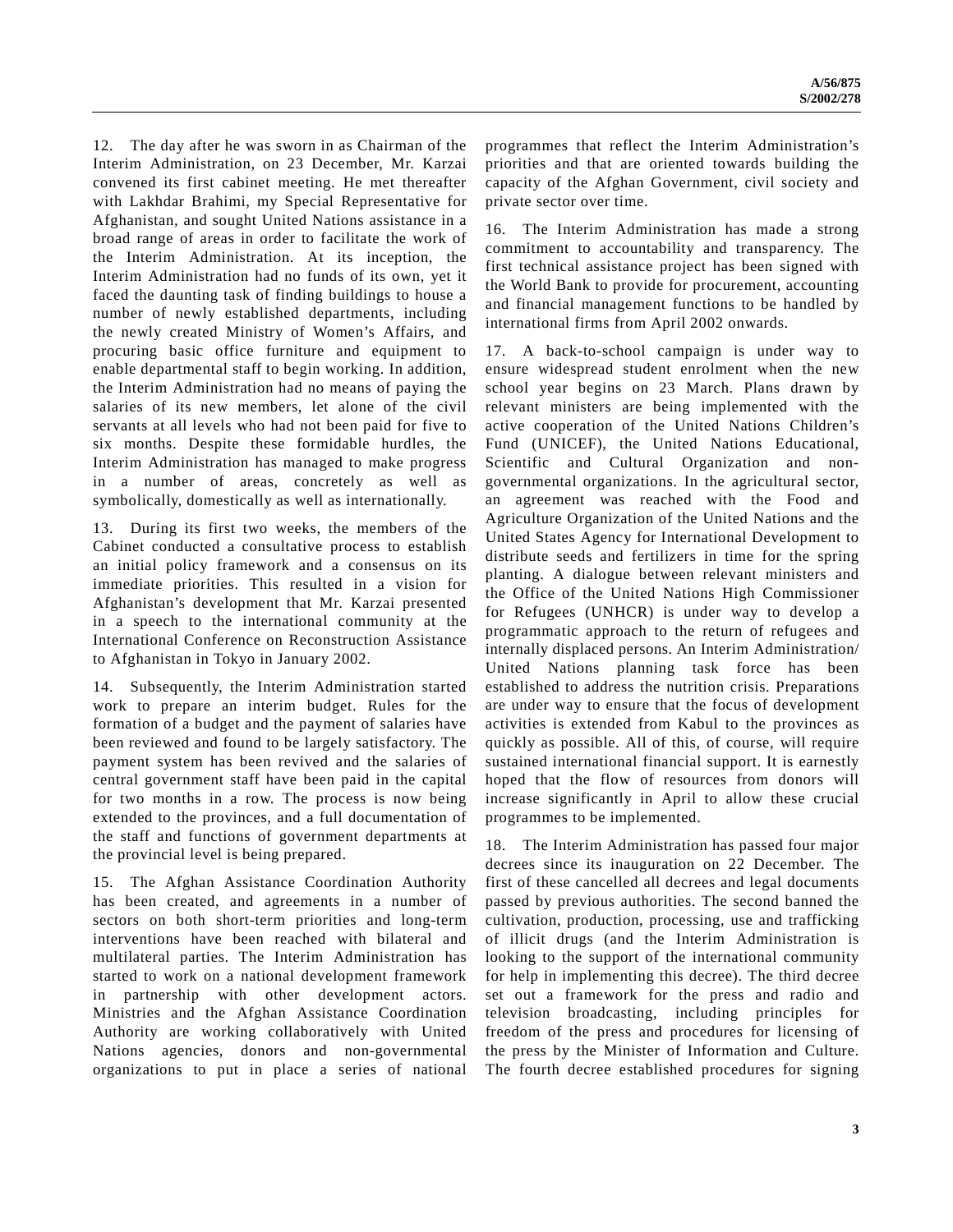contracts or agreements with the international private sector and donor and development agencies, according to which all agreements must be ratified by the Afghan Assistance Coordination Authority.

19. Perhaps as important as the specific decisions and actions taken by the Interim Administration is the way in which people from every part of Afghanistan have rallied around Chairman Karzai as a symbol of the return of peace and stability to the country. This was evident from the huge popular receptions that Mr. Karzai received during his visits to Herat and Jalalabad. Likewise, Afghans throughout the country continue to look to Kabul as the symbol of national unity, irrespective of their very strong regional affiliations. It is therefore an encouraging sign that the Interim Administration has started to invite regional leaders to Kabul to discuss issues of national importance. During the first two weeks of March, separate national conferences were held with education officials, all military commanders and all provincial governors. I hope that the dialogue between Kabul and the provinces will increase over time.

20. On a related issue, the Ministry of Women's Affairs organized a major national event in Kabul to commemorate International Women's Day on 8 March. This event, attended by Afghan women and men from around the country as well as foreign dignitaries, including Mary Robinson, the United Nations High Commissioner for Human Rights, Noeleen Heyzer, Executive Director of the United Nations Development Fund for Women and the Minister for Women's Affairs of Pakistan, marked an important step towards restoring to the women and girls of Afghanistan those fundamental rights that have been denied them over the past several decades.

21. At the international level, a significant development has been the diplomacy of Chairman Karzai and his administration. Mr. Karzai has travelled extensively, building the profile of the Interim Administration and championing the reconstruction of Afghanistan. In visits to neighbouring countries, whose support and non-interference are critical for the success of the Bonn process, the Interim Administration is trying to mend fences and forge good relations. Mr. Karzai himself has been an effective advocate for Afghanistan's dire needs. He has also been an ambassador of Afghanistan's aspirations, which are built on international responsibility and cooperation and participation in the international economy.

Mr. Karzai has emphasized that, while in the short term Afghanistan is forced to rely on humanitarian and developmental assistance, in the longer term trade will be the driver of growth and the creator of opportunity. Many of Mr. Karzai's discussions with international leaders have focused on trade relationships. The United States of America has promised Afghanistan mostfavoured-nation status. Discussions on trade relationships are also under way with the European Union. An Overseas Private Investment Corporation guarantee has been granted to provide incentives for private sector investors in Afghanistan.

22. Also on the international front, a significant development has been the participation of the Interim Administration, represented by Foreign Minister Abdullah Abdullah, at the meeting of the "six-plustwo" group held in Kabul on 11 March. The inclusion of Afghanistan in these discussions opens a new and hopeful chapter in the dialogue to restore regional peace and stability, which has been undermined by inter-Afghan wars and foreign interference for the past two decades.

## **C. United Nations support to the Interim Administration and the civil service**

23. The speed with which the Interim Administration has established its international and domestic legitimacy has been extremely impressive, especially given the meagre material resources at its disposal. Recognizing that the Interim Administration would need immediate cash in hand upon its establishment, the United Nations Development Programme (UNDP) established, at the request of my Special Representative, the Afghanistan Interim Authority Fund immediately after the conclusion of the Bonn Agreement.

24. Donors were initially asked to contribute \$20 million to the Fund to meet the most basic and immediate needs of the Interim Administration, especially salaries for the civil service. A larger figure was not sought at the outset in order to ensure that discussions could take place with the Interim Administration on immediate priorities and so that basic measures of accountability and transparency could be put in place, after which additional funds would be sought from donor countries.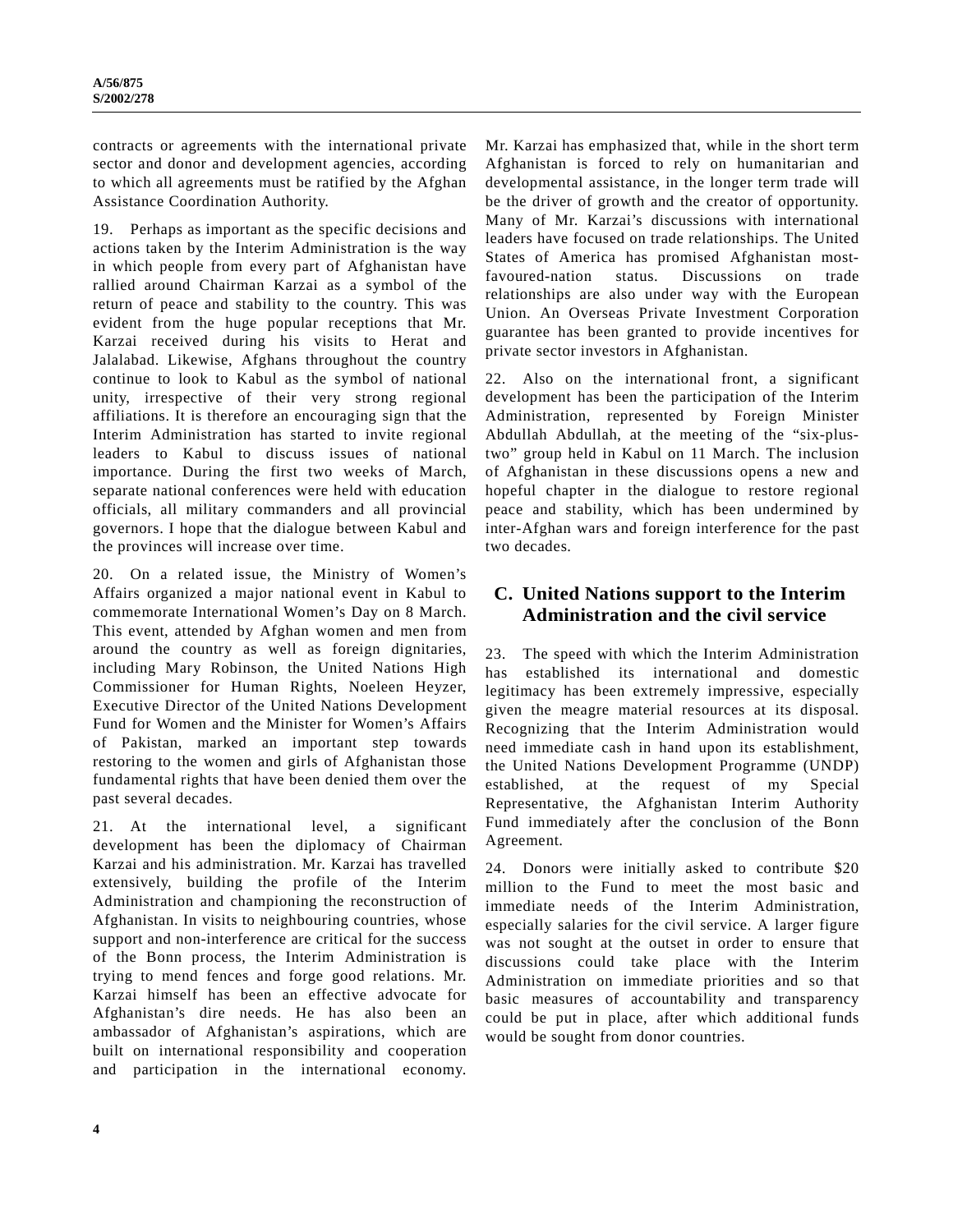25. Contributions to the Fund were slow to arrive and, despite pledges of \$16 million, only \$8.6 million had been committed and \$1 million actually paid by 31 December. Nevertheless, UNDP was able to provide complete office kits, including desks, chairs, computers, facsimile machines, telephones and vehicles to the Chairman and each of the 29 ministers.

26. Within a week of its creation, the Interim Administration established a Working Group, under the chairmanship of the Minister of Finance and assisted by the United Nations, to come up with a very detailed list of government employees in Kabul and the provinces, as well as a mechanism for the payment of salaries. Within a matter of days, the Group had assessed the size of the entire Afghan civil service. It was initially estimated to consist of 240,000 employees at most, including staff of local administrations, workers in State-owned enterprises, ministry staff, teachers, health workers and police, but excluding the armed forces. This is considered to be an appropriate numerical ratio of civil servants to the population. The civil service's technical capacity and quality, however, needs to be enhanced significantly.

27. The Working Group suggested that the average amount of financial support required per employee was approximately \$28 per month, supplemented by a food ration provided by the World Food Programme (WFP) until October 2002, which amounted to the equivalent of \$12 per month per employee. This rather low figure was suggested bearing in mind that the funds would have to be raised from external resources.

28. Based on this wage structure, and assuming that the size of the civil service was probably less than 240,000, it was determined that approximately \$50 million would be required to cover the salaries and related expenses of the Interim Administration for the period from January to June 2002. Moreover, the Working Group recommended paying civil servants back pay for the previous five months, which would cost approximately \$40 million.

29. As at 8 March, \$32.3 million had been pledged to the Afghanistan Interim Authority Fund and \$26.8 million had been received. The European Commission has recently pledged to contribute another 20 million euros to replenish the Fund, and to provide the full amount requested for the period from January to June 2002, if salaries are paid in United States dollars.

30. So far 77,000 civil servants' salaries have been paid from the Fund. It was a real tour de force to enable the Interim Administration to start paying salaries for its first month in existence. My gratitude goes to the donor countries that contributed the funds, to UNDP officials who worked in Kabul and New York to physically transport the money to Kabul on time and to the Afghan officials who worked around the clock to manually prepare, in cooperation with United Nations personnel, the lists of civil servants to be paid.

31. At the same time, civil service salaries in most of the provinces have not been paid, as the Interim Administration has not yet been able to obtain payroll information for the provincial employees. With regard to the level and roster of provincial employees, Ministry of Finance and UNDP staff are now visiting key cities in the provinces to obtain the information necessary to begin meeting the provincial payroll. In addition, payroll expenditures for teachers will increase in March with the opening of the school year. While \$10 million in cash has been pre-positioned in Islamabad to pay salaries for the months of February and March, the disbursement has been delayed, pending a decision from the Interim Administration on the currency to be used (i.e., United States dollars or afghanis).

## **D. Civil Service Commission**

32. Even more challenging than determining the size of the civil service and mechanisms for the payment of salaries is the articulation of and adherence to criteria for civil service recruitment. The Bonn Agreement provides for the establishment of a Civil Service Commission to address these criteria, with the assistance of the United Nations, although it does not prescribe its composition or set a deadline by which it must be convened.

33. In the meantime, the Interim Administration has issued 88 commands appointing people to high-ranking military and civilian posts (governors and deputy ministers) and 740 orders assigning people to lowerranking posts in the military and civilian departments. Many of these appointments have given rise to increasing criticism, with, in particular, allegations that they are too often based on family or ethnic ties, factionalism and patronage. Such concerns underscore the urgent need to establish a Civil Service Commission. A small group of dedicated officials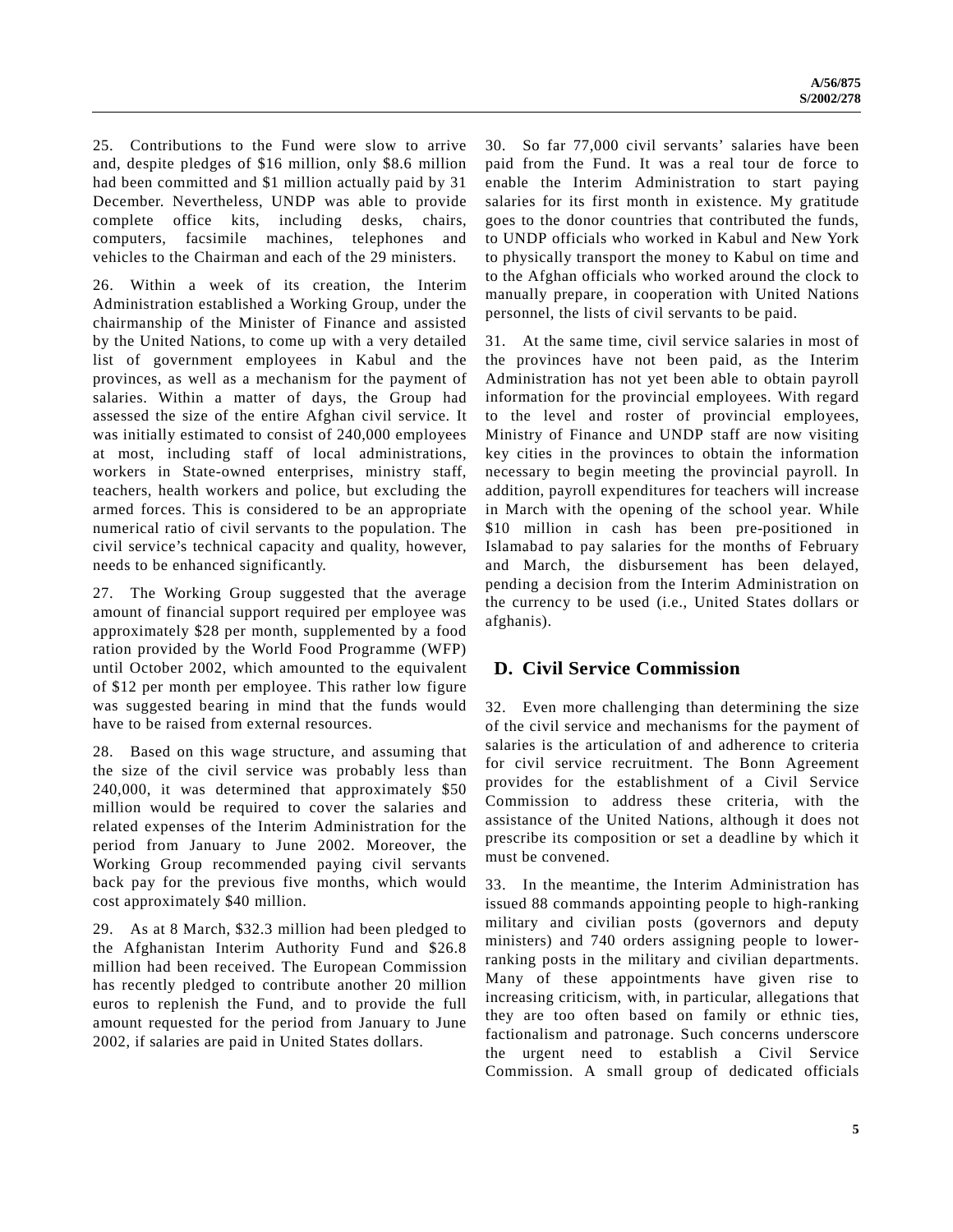nominated by Chairman Karzai has worked with the Office of the Special Representative and has completed the preparatory work for the establishment of the Civil Service Commission. This work is based on a 1970 law that established a similar body. It is expected that the Interim Administration will soon enact a decree that will allow the Commission to begin functioning.

## **E. Special Independent Commission for the Convening of the Emergency** *Loya Jirga*

34. The United Nations has been given a key role to play with regard to the emergency *loya jirga*. Specifically, it has been requested to assist in the establishment and functioning of the Special Independent Commission for the Convening of the Emergency *Loya Jirga*; to advise the Interim Authority on establishing a politically neutral environment conducive to the holding of the emergency *loya jirga* in free and fair conditions; to attend, if invited, the meetings of the Special Independent Commission; and to facilitate the resolution of any impasses arising from matters related to the convening of the emergency *loya jirga*.

35. The Bonn Agreement called for the Special Independent Commission for the Emergency *Loya Jirga* to be established within one month of the formation of the Interim Authority. I was particularly gratified, therefore, to have been present in Kabul on 25 January, when Chairman Karzai was able to announce its formation on schedule. The Commission was officially inaugurated on 7 February in the presence of the Chairman and members of the Interim Administration, other Afghan dignitaries, the diplomatic corps and the national and international media. Chairman Karzai made it clear in his speech on that occasion that the Interim Administration respected fully and would safeguard the independent status of the Commission. He encouraged the Commission to work in all regions of the country. Their work over the coming months, supported by the United Nations, will be critical to the creation of a *loya jirga* that represents 1the popular wishes of all Afghans.

36. The members of the Commission were selected following an extensive process of consultation with a wide range of intellectuals, civil society groups, religious and political leaders and members of the Interim Administration. The 21 commissioners were chosen from a cross-section of ethnic and religious groups, based on their technical qualifications, reputation and standing in the community, from more than 300 names proposed; 3 of the 21 commissioners, including a Vice-Chairperson, are women.

37. To further ensure the independence of the Commission, it has been decided that it will be funded through the Afghanistan Interim Authority Fund. The United Kingdom of Great Britain and Northern Ireland has generously provided the initial funds required, in the amount of 500,000 pounds, to enable the Commission to commence its activities. Discussions are now ongoing with potential donors to fund additional logistical requirements of the Commission, as well as for the organization of the emergency *loya jirga* itself.

38. The Commission has been making progress towards formulating the rules and procedures for the convening and the conduct of the *loya jirga*. They are expected to be announced on 21 March, the Afghan New Year. The commissioners, accompanied by United Nations staff, have begun to undertake visits to Afghanistan's provinces with a view to increasing awareness of the Commission's role and to solicit advice from the people about how to make the emergency *loya jirga* as representative and fair as possible. Very successful public meetings have been held in the Ghor, Bamyan, Paktia, Nangarhar and Laghman provinces, where Afghans have demonstrated overwhelming support for the emergency *loya jirga*, including the participation of women.

39. At the same time, Afghans have expressed the fear that armed groups could influence the selection or election — the Bonn Agreement provides for both of delegates to the *loya jirga*. The Commission has so far been able to operate without interference from outside parties, but it is feared that the political pressure on the commissioners will increase substantially as the date for the formation of the emergency *loya jirga* draws closer. Already there have been reports of money being distributed and widespread lobbying by political groups and powerful figures who are trying to get large numbers of their supporters into the emergency *loya jirga*.

40. The emergency *loya jirga* is a crucial milestone in the Bonn process. I strongly appeal to all Afghan parties to do everything possible to enhance the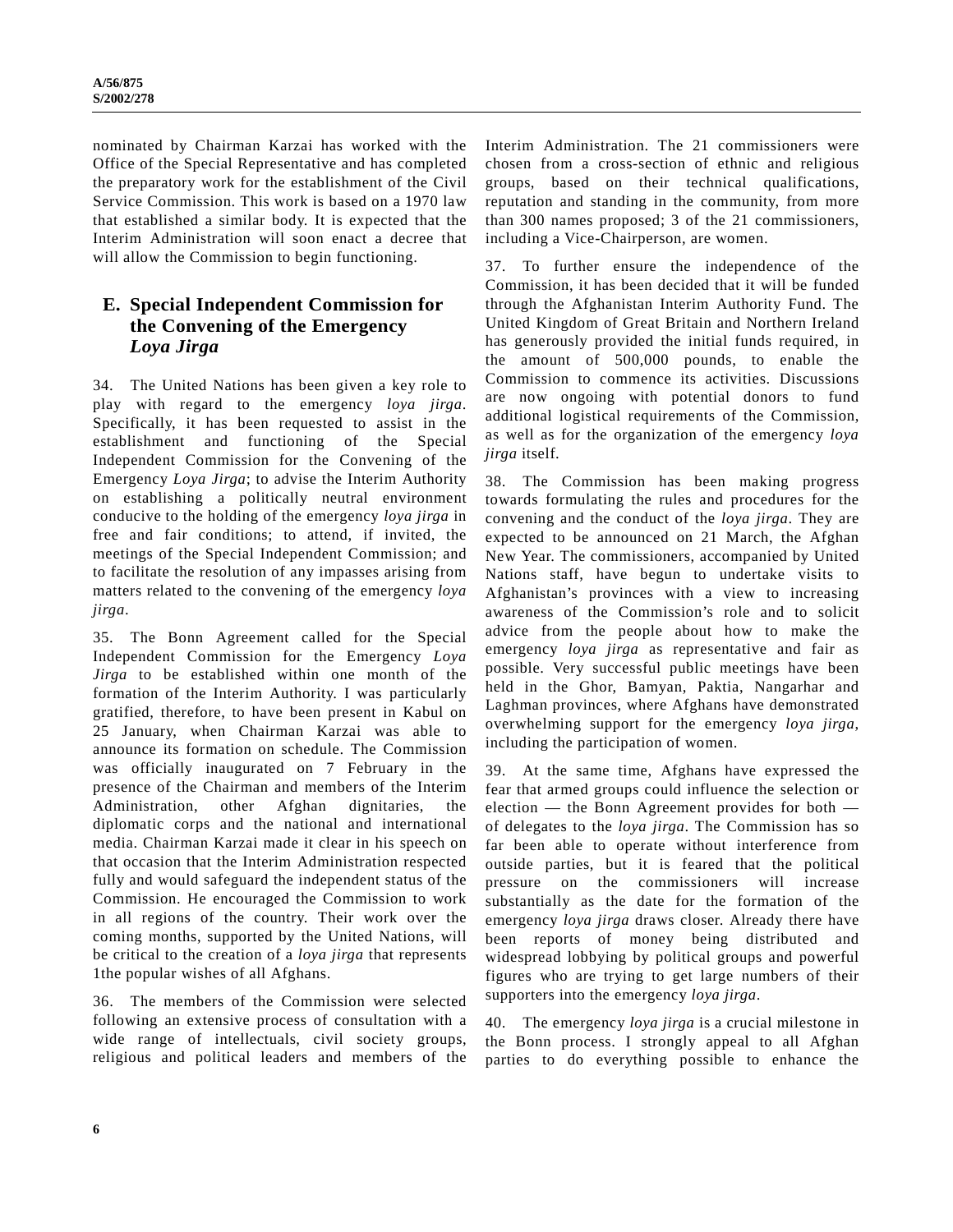credibility and legitimacy of what will be a momentous event in the recent history of Afghanistan. I also strongly appeal to Member States and the international community as a whole to maintain their political commitment and to redouble their efforts to support the peace process during the coming critical months.

## **F. Human Rights and Judicial Commissions**

41. In addition to the Special Independent Commission for the Convening of the Emergency *Loya Jirga* and the Civil Service Commission, the Bonn Agreement calls for the United Nations to assist in the establishment of an independent Human Rights Commission and a Judicial Commission. There is a growing sense of urgency to establish these two Commissions now that the *loya jirga* process is well under way.

42. In a cooperative initiative between representatives of Afghan civil society, officials of the Interim Administration and the United Nations, a national workshop on human rights was convened in Kabul on 9 March. The participants represented a wide spectrum of Afghan society, including men and women, a range of ethnic groups and representatives from various regions of the country. They included human rights specialists and activists drawn from national non-governmental organizations, academia, the Special Independent Commission and relevant ministries of the Interim Administration. The meeting was opened by Chairman Karzai and was chaired by Sima Samar, Vice-Chairperson of the Interim Administration and Minister for Women's Affairs. The keynote address was delivered by Mrs. Robinson, United Nations High Commissioner for Human Rights. The workshop produced four standing working groups, composed entirely of Afghans, which will formulate proposals for: (a) the establishment of the independent Human Rights Commission; (b) the development of the national programme of human rights education; (c) approaches to human rights monitoring, investigation and remedial action; and (d) the advancement of the rights of women. The Office of the High Commissioner for Human Rights and the Office of the Special Representative are currently supporting these groups in the follow-up to the workshop, which marks an important first step in the implementation of the human rights provisions of the Bonn Agreement.

43. Once the Human Rights Commission is established and functioning, the United Nations will be in a better position to further develop its plans for fulfilling the human rights-related responsibilities entrusted to it in the Bonn Agreement. In this regard, the United Nations approach will be guided by Afghan human rights organizations and activists, who are best placed to advise on how international human rights law and standards can be implemented in Afghanistan's particular social, political and cultural context. The Office of the High Commissioner for Human Rights has seconded a human rights adviser to the Office of the Special Representative in Kabul to provide advice to him in these initial stages of development of a human rights programme. The activities of the Special Rapporteur of the Commission on Human Rights, Kamal Hossain, will also continue to constitute an important component of United Nations human rights engagement with Afghanistan.

44. As with the Human Rights Commission, the work of the Judicial Commission will touch on issues central to the values and traditions of different segments of Afghan society. It is imperative, therefore, that the Afghan men and women chosen to serve on the Commission be highly respected, apolitical and suitably qualified to discharge their duties. The Interim Administration will cooperate closely with lawyers and judges, other interested parties and individuals and the United Nations to identify potential candidates for the Commission, with a view to establishing it as soon as possible.

# **III. Security**

## **A. General situation**

45. Juxtaposed against the remarkable progress made in the formation of the Interim Administration and the Special Independent Commission for the Emergency *Loya Jirga* is the unstable security situation, which remains very worrying in certain parts of the country. Unlike in Kabul — where the efforts of the Interior Ministry and the presence of the International Security Assistance Force, led by the United Kingdom, have pushed the crime rate down and improved stability the situation across the rest of the country, especially outside the main towns, has remained volatile and unpredictable.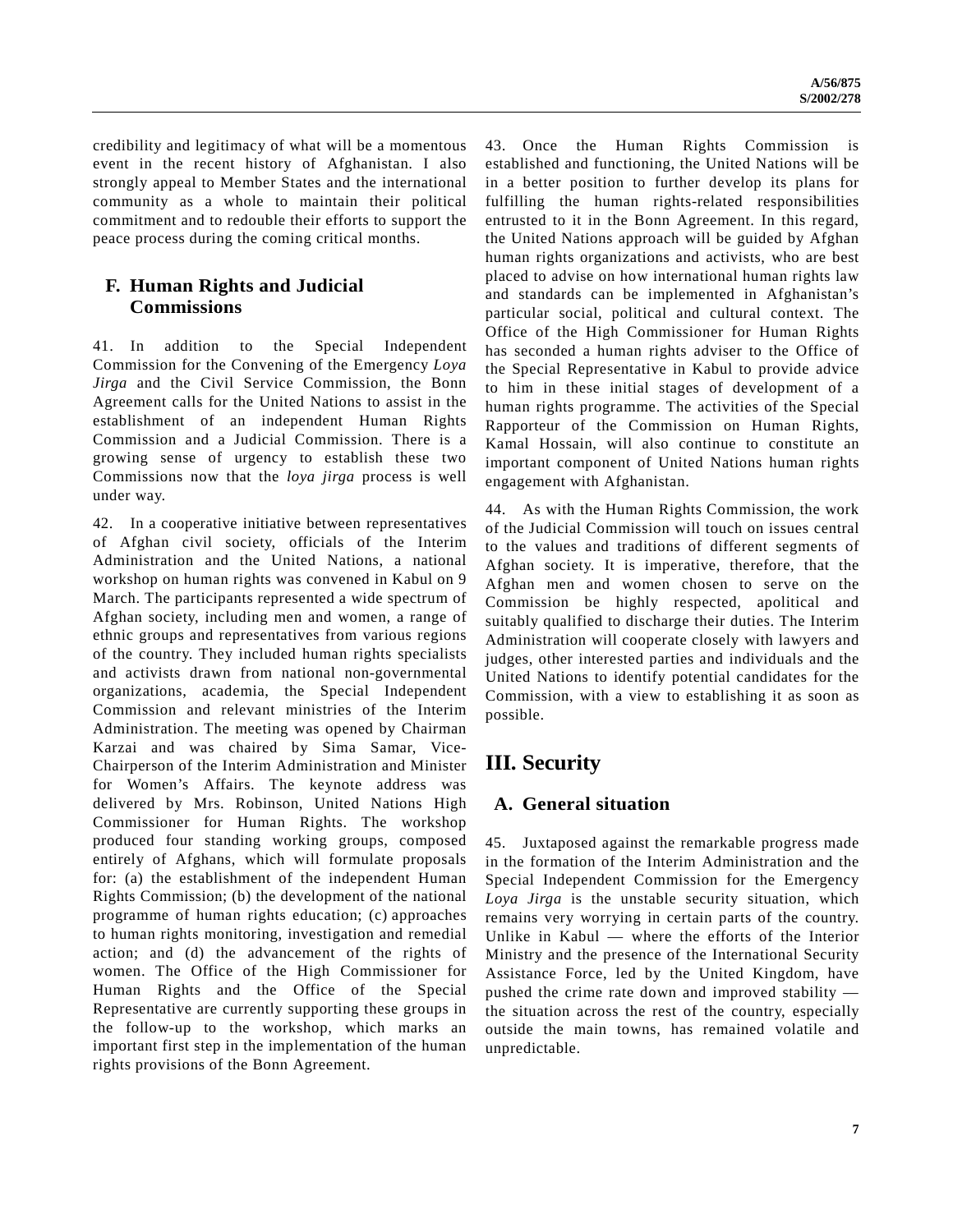46. In general, insecurity remains the prime cause of concern for Afghans across the country for three reasons in particular. First, although al-Qa`idah and Taliban forces have been routed, pockets of resistance remain. Second, factional clashes are taking place between rival Afghan political and military actors seeking regional influence, which has led to both interand intra-ethnic violence. Third, banditry continues as a lingering manifestation of the war economy that has developed over the past two decades in the absence of proper security and a system of enforceable law.

47. As concerns the terrorist threat, serious fighting suddenly flared up in the south-eastern region, between the coalition forces and a large, well-equipped and determined group of al-Qa`idah and Taliban fighters in the beginning of March. The severity of that encounter alone serves as a sober reminder of what coalition leaders, as well as the United Nations, have been repeating regularly: the struggle against terrorism and those who support it in Afghanistan is not over and, furthermore, it is closely linked to the success of the peace process. The peace process remains under threat by terrorist groups and those who support them, and there is no room for complacency.

48. While the vast majority of Afghans are united in their desire to eradicate terrorism from Afghanistan's soil, the collapse of the Taliban regime has precipitated struggles for power both within the Interim Administration and in the regions. In the south, factional fighting tends to be intra-ethnic, while in the north, clashes have been reported between ethnic groups, in particular between Uzbek, Tajik and Hazara factions.

49. Rivalries continue to flare up across the Pashtun areas as different groups forge alliances and vie with each other for power. Several parts of the southern provinces of Helmand and Nimruz remain off limits. At the end of February, there were reports of clashes between forces of the Pashtun Noorzai and Ismael Khan, the governor of Herat province.

50. In the north, fighting in late January and early February between Jamiat (Tajik) and Jumbesh (Uzbek) forces left about 20 dead and injured. A team from the Interim Administration and the United Nations travelled to Mazar-e-Sharif, and after mediation the parties promised to abide by an agreement to demilitarize the city and to establish a security commission. The rivalry between local commanders

remains intense, however, and the situation in the city is uneasy. An initial group of a 600-person-strong multi-ethnic police force, with representation from all the political parties, was created, and armed units were withdrawn to barracks. Nonetheless, a few weeks after the troops withdrew, fighting erupted between two garrison commanders, resulting in two dead and several wounded, and serving as a reminder that the situation remains unpredictable.

51. In Gardez, the Interim Administration's appointment of Badshah Khan Zadran as provincial governor met with fierce local resistance in early February. Badshah Khan tried to take Gardez and the governor's seat militarily, but was beaten back by forces loyal to the local shura. Fifty people, mainly civilians, died in the fighting. The threat of renewed conflict remains, though the situation has so far been stabilized following Chairman Karzai's appointment of a new governor, who is from outside the area.

52. While many of the incidents cited above are rooted in political struggles for power, there have also been reports of ethnically motivated attacks and serious violations of human rights. I am very concerned, in particular, about reports in the north of the harassment of Pashtuns by other ethnic groups, which has led to a flow of refugees towards Pakistan. United Nations personnel, as well as non-governmental organizations and human rights organizations, have visited dozens of villages in the north and have documented numerous incidents of violence and looting over the past three months. Chairman Karzai appointed a three-person special independent commission to investigate the situation of ethnic minorities there, which has just submitted its report. Also, during her visit to Afghanistan in early March, the High Commissioner for Human Rights visited the north, interviewed victims and spoke to commanders and local officials. Local authorities in the north have promised to act rapidly to put an end to the abuses.

53. All of the above strongly argues for urgent action, especially: (a) an active effort on the part of Afghan leaders to bring their more reluctant peers into the political process and to become personally involved in ensuring the investigation of allegations of human rights violations; (b) a rapid effort to train and equip an Afghan security force that is effective and loyal to the Interim Authority; and, (c) an international effort to help bridge the security gap between current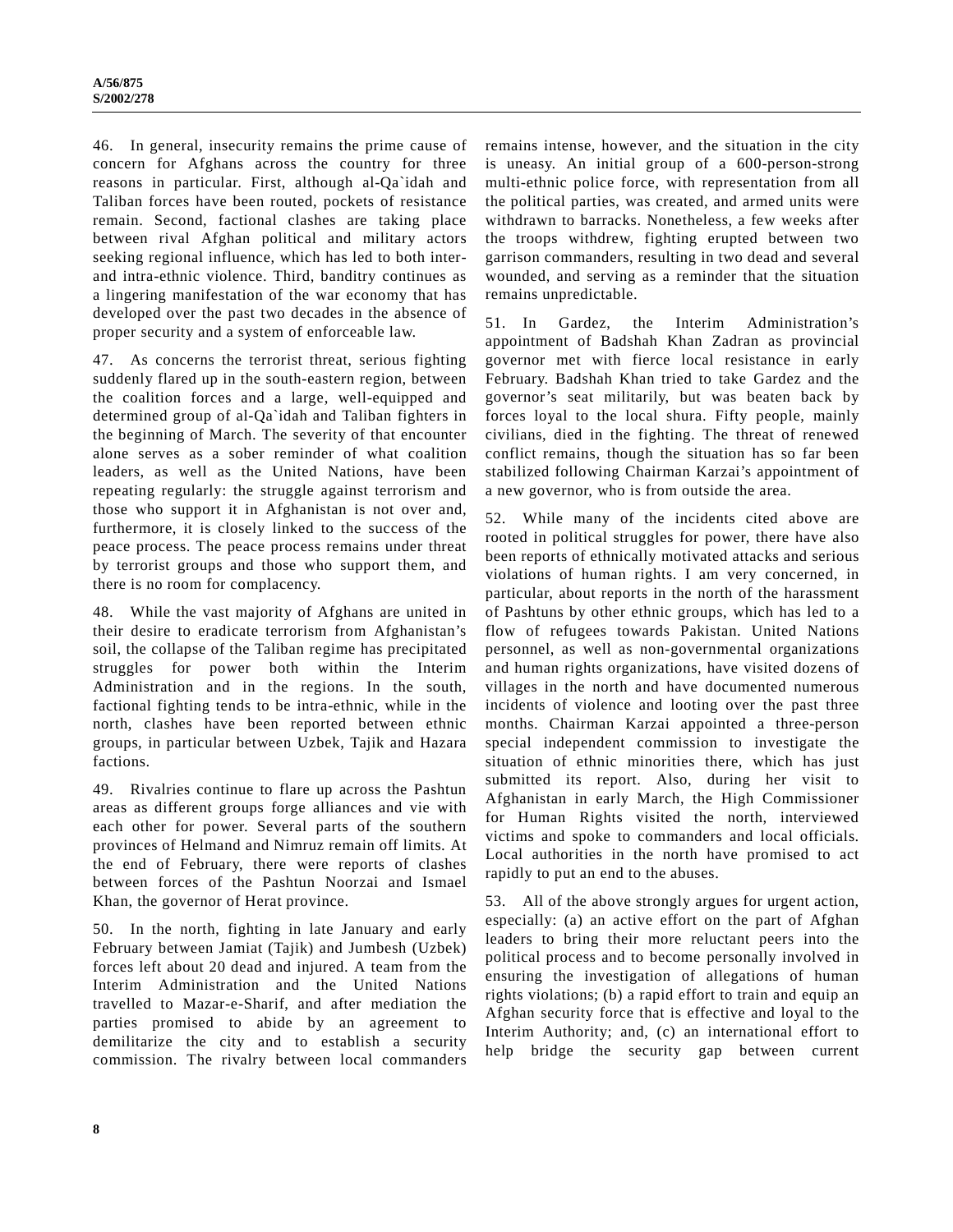arrangements and the eventual deployment of an effective Afghan security force.

54. The need for speed on this front is highlighted by the fact that even isolated incidents can have a tremendously negative psychological impact on elements of the population that remain sceptical about the prospects of the Bonn process. This was particularly true after the murder of Dr. Rahman, the Minister for Civil Aviation and Tourism, at Kabul Airport on 14 February. Mr. Karzai has established a ministerial commission to investigate the murder, whose circumstances remain unclear and subject to competing theories. Zalmai Rassoul, an aide to the former King, Zahir Shah, was appointed to replace the late Dr. Rahman.

### **B. International Security Assistance Force**

55. In annex I to the Bonn Agreement, the parties to the Agreement called for the deployment of an international security force to assist in the maintenance of security for Kabul and its surrounding areas. Such a force could, as appropriate, be progressively expanded to other urban centres and other areas. Pursuant to that request, the Security Council adopted resolution 1386 (2001) of 20 December 2001 authorizing the establishment for six months of an International Security Assistance Force to assist the Afghan Interim Authority in the maintenance of security in Kabul and its surrounding areas, so that the Interim Authority as well as the personnel of the United Nations, can operate in a secure environment.

56. The United Kingdom agreed to lead this force for the first three months, and 17 other Member States agreed to participate in it. Deployment began in early January, following the conclusion of a militarytechnical agreement between the United Kingdom and the Interim Administration on 4 January. Initial operating capability (one fully functioning battalion and support units) was reached in mid-January. The International Security Assistance Force declared the achievement of full operational capacity on 18 February and now has over 4,800 troops conducting 30 patrols a day around the clock; about 50 per cent of the patrols are conducted jointly with the local police. The Force Commander, Major-General John McColl, has indicated that patrolling would be increased in order to tackle the "lawless elements" of Kabul. The return of Afghan military units to barracks has progressed

smoothly, and there are only small groups remaining outside designated army quarters. The Ministry of Defence said it has told these soldiers to move to barracks very soon.

57. The residents of Kabul have uniformly welcomed the presence of the International Security Assistance Force. In addition, most Afghans, including powerful regional figures such as General Rashid Dostum and Abdul Karim Khalili, have requested that the Force be deployed beyond Kabul (i.e., beyond the limits set in the military-technical agreement and resolution 1386 (2001), but as envisaged in the Bonn Agreement), where an ongoing lack of security presents a serious threat to the Bonn process by leaving open the possibility of a return to the dynamics of 1992.

58. In his presentation to the Security Council on 30 January, Mr. Karzai stated that the extension of the presence of multinational forces in Kabul to other major cities would signal the ongoing commitment of the international community to peace and security in Afghanistan. He asked the Council to authorize those measures.

59. At present, the Force remains limited to Kabul, while the main threats to the Interim Administration emanate from the provinces. There is a continuing danger that existing security structures, both Afghan and international, will not adequately address the security threats that are currently discernible and that are likely to increase as the convening of the emergency *loya jirga* approaches. I hope that the Security Council will consider these factors and support the wish of the Afghan people for the expansion of the Force.

## **C. Creation of and provision of support to the national security sector**

60. As stated in the Bonn Agreement, the responsibility for ensuring security throughout Afghanistan ultimately rests with the Afghans themselves. To this end, international security forces are a temporary measure to provide the confidence, time and breathing room required for the creation of an indigenous security sector (a national army, police force, judicial system and corrections system). It is therefore urgent that such a security sector be established as quickly as possible, constituted in accordance with and guided by international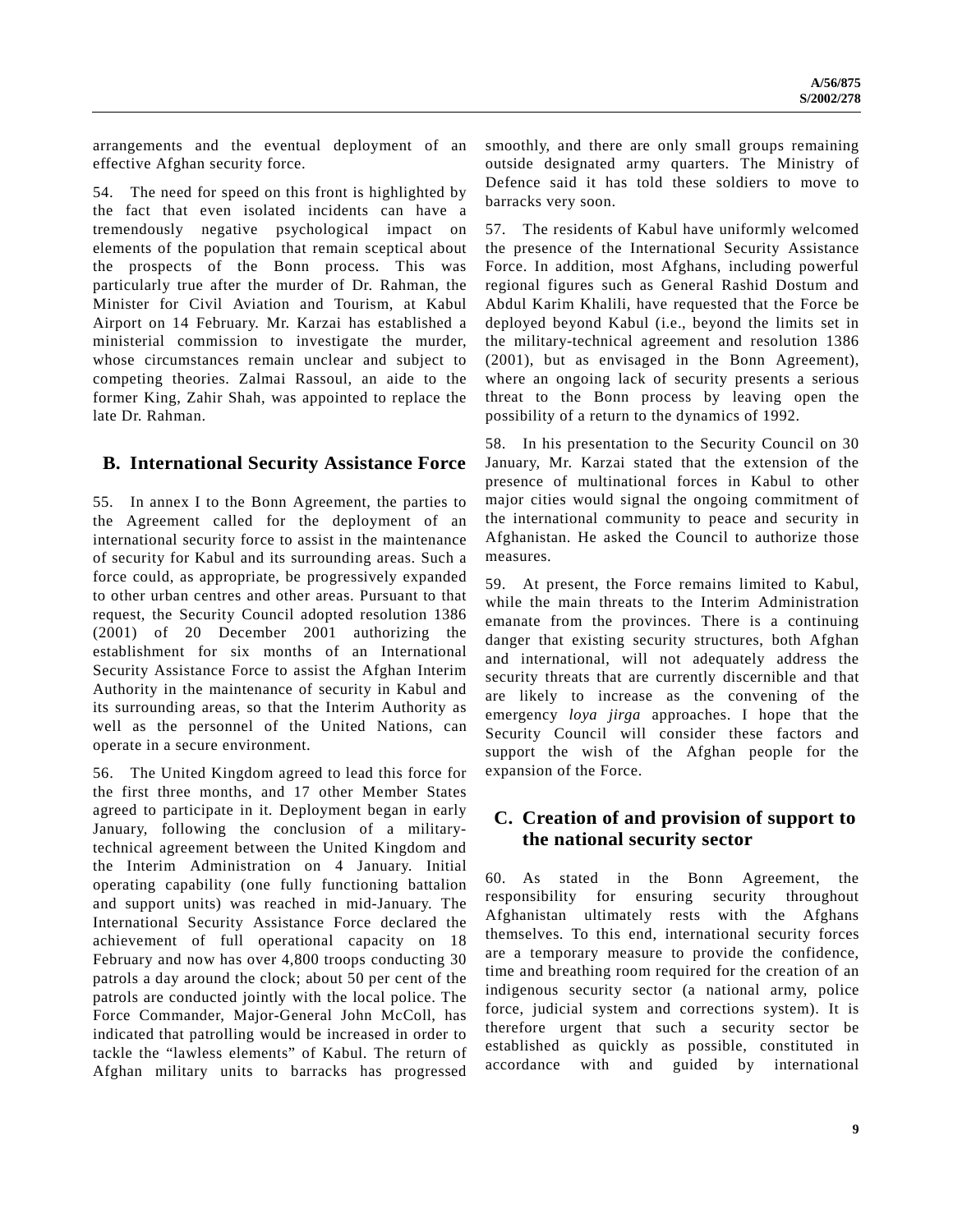humanitarian and human rights law. A Joint Coordination Body was established on 13 January to ensure close cooperation between the Interim Administration, the International Security Assistance Force and the United Nations on matters related to the security sector. The Joint Coordination Body has now met five times, on a fortnightly basis, and includes the heads of the Departments of Defence and Interior, General Muhammad Qassem Fahim and Mohammed Yunus Qanooni respectively, as well as the Commander of the Force, Major General McColl, and my Special Representative.

#### **The national army**

61. The task of creating a national army that is truly multi-ethnic and apolitical requires the following, at a minimum:

(a) Political agreement on its primary purposes;

(b) Political agreement on its overall size and command structure;

(c) International assistance for its design, training and equipment;

(d) International assistance to sustain operating costs in the initial period, including payment of salaries and benefits;

(e) Creation of incentives for reducing existing force levels.

62. These issues are now being hotly debated, including in the Joint Coordination Body. After intense debate over the size and structure of a future Afghan army, following the publication of two papers produced respectively by the International Security Assistance Force, which proposed a force of 50,000, and the Ministry of Defence, which suggested a force of 200,000, training of the first battalion of the new Afghan National Guard by International Security Assistance Force started on 17 February. The Ministry of Defence was asked to provide 20 men from each of Afghanistan's 32 provinces and to ensure that they reflected Afghanistan's ethnic balance. After a worryingly slow start and grossly imbalanced ethnic composition, the programme is now satisfactorily under way. The National Guard will be based primarily in Kabul and will be responsible for guarding the Presidential Palace and the ministries. The details of a larger training programme, led by the United States, are expected shortly, based on the results of a recent

visit to Kabul by an assessment team from United States Central Command.

63. The creation of a national army risks generating additional security problems rather than solving existing ones if: (a) the army is perceived as an instrument to further the political ambitions of one political group or military faction; and (b) a parallel programme is not put in place to provide alternative employment for those former combatants not selected to serve in the new army. In this respect, a programme for reintegration and demobilization, as opposed to the traditional sequence of disarmament, demobilization and reintegration, appears to be best suited to the present situation in Afghanistan. This will require a concerted effort by donor countries, United Nations agencies, funds and programmes and the international financial institutions to urgently identify and fund labour-intensive projects that target former combatants. My Special Representative and his deputy for relief, recovery and reconstruction, have initiated discussions on this issue with the Interim Authority, the International Security Assistance Force and the United Nations system, with the aim of making progress on it as soon as possible.

64. Meanwhile, authorities in Kabul, Kandahar, Mazar-e-Sharif and Herat have been carrying out limited disarmament programmes. They are being conducted by the new police and security forces that have been formed in those cities. In Kandahar it was reported that some groups had resisted handing over their weapons, firing on the authorities. In Mazar-e-Sharif the number of armed people in the city has been substantially reduced; and in Khulm, Samangan province, where fighting recently took place, a special commission decided that all local commanders and their armed groups should be disarmed. By the end of February, 34 heavy weapons and 191 light weapons had been collected by the local police and stored in a depot. In Kabul, guns are supposed to be kept only if they are registered and the owner has a valid permit. People carrying weapons entering the city are required to deposit them with the police for the time of their stay in the capital. The police are planning a more thorough campaign involving house searches in the near future.

65. Deep suspicions remain, however, and it is said that powerful factions and local commanders are in fact disarming their adversaries as a means to actually arm more of their supporters. This is, in particular, a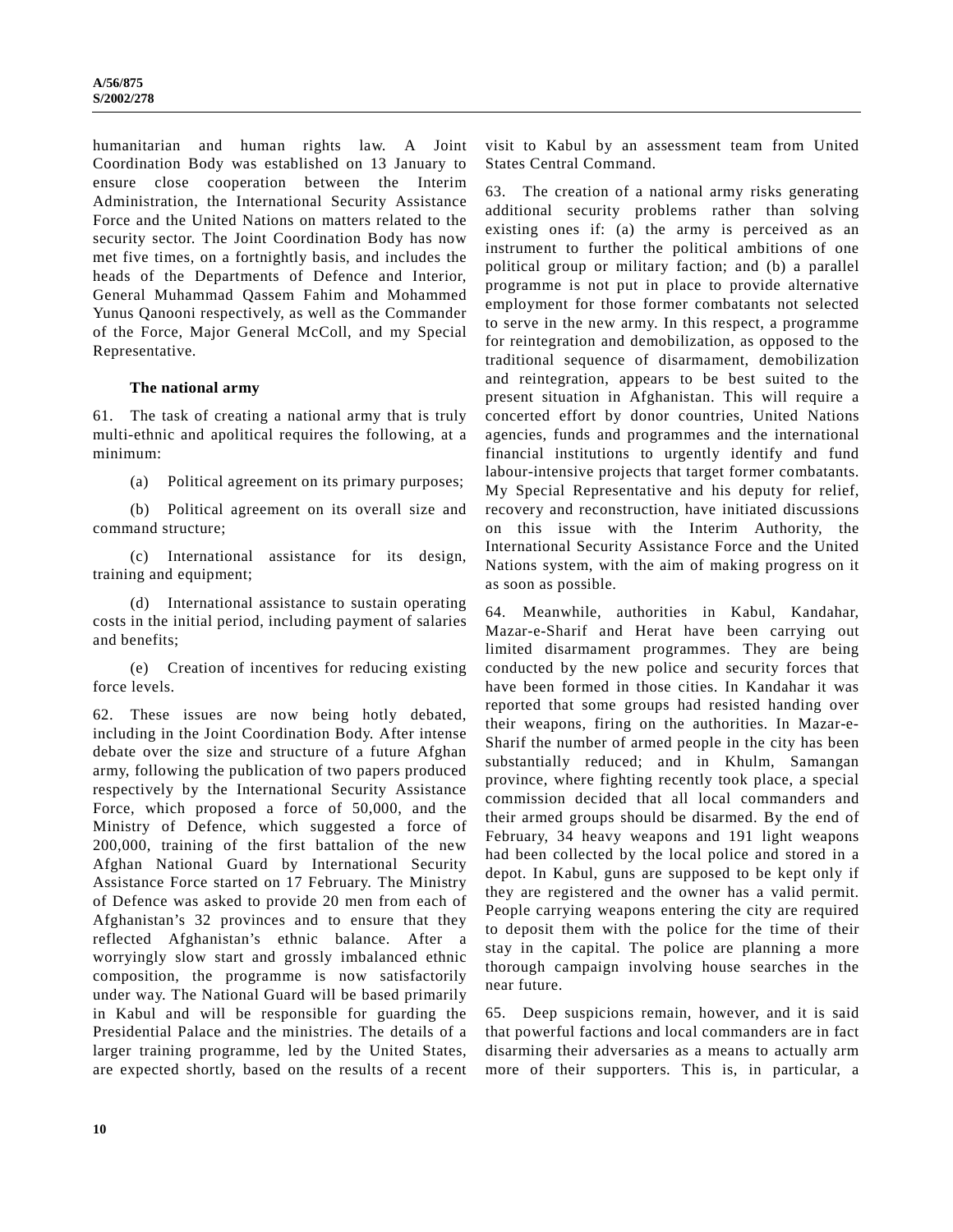complaint heard from many Pashtun groups in the north and west, who claim they are being disarmed and victimized by members of ethnic groups who are still armed.

66. I am particularly concerned by constraints in the traditional conditions of international assistance that make it difficult to meet the recurrent costs, salaries and benefits for the future Afghan military. The fact remains that if the military issues are not properly addressed and a genuine national security force is not established and paid regularly, the Bonn process risks being severely undermined. In a complex post-conflict situation, such as that in Afghanistan, proper management of the security sector is the necessary first step towards reconciliation and reconstruction; indeed, managing this sector may be considered the first reconstruction project.

#### **The national police**

67. The Interim Administration, and the Ministry of Interior in particular, recognizes that international assistance will be required to create, train and sustain an Afghan national police force. In this regard, they have requested the Government of Germany to lead a bilateral and multilateral effort, in the light of previous cooperation between Germany and Afghanistan in this field.

68. A meeting held on 13 February in Berlin to discuss international support for the Afghan police force was attended by representatives from 18 nations, including Afghanistan, and 11 international organizations, including United Nations agencies. Germany presented a report from a fact-finding mission it had dispatched to Kabul in January, and pledged 10 million euros in 2002 to support the Afghan police. This money would go towards training, including the provision of 11 instructors, the renovation of the police academy and reconstruction of police stations in Kabul. Some of the 50 police vehicles donated by the German Government have started to arrive in the capital. Other significant contributions were promised by Belgium, China, India, Norway, Pakistan and the Russian Federation. The United Kingdom has already provided communication equipment, uniforms and basic resources to the police in Kabul. Finally, the International Security Assistance Force is repairing police stations there.

69. A second donor meeting on the provision of international support to the Afghan police was held in Berlin on 14 and 15 March 2002, at which Germany presented an overall plan for the training of and support for reform of the Afghan police. A list of urgent requirements was distributed, and delegations were asked to respond with specific contributions. The first team of German police officers arrived in Kabul on 16 March, and the German Coordination Office began working in Kabul on 18 March.

70. With regard to support to the Interim Administration on the issue of drug control, Germany has indicated that the restructured Afghan police will include a strong and efficient drug-control unit. The United Nations International Drug Control Programme (UNDCP) will continue to work with the Interim Administration on overall coordination related to internationally sponsored drug-control initiatives for Afghanistan.

71. In the meantime, the Ministry of Interior has presented a detailed plan for the reform and training of police. It established, on 3 March, a 15-member security committee, and is soon to establish a National Commission on Police Reform. The police academy has already initiated a course run by local instructors. The next focus, pending the availability of financial resources, will be on training 3,200 police officers (including 100 female officers) — 100 from each province.

72. The Bonn Agreement does not prescribe any role for the United Nations in the area of policing. The Civilian Police Division of the Department of Peacekeeping Operations has, however, temporarily seconded one civilian police officer to the Office of the Special Representative in Kabul to liaise with the Interior Ministry and keep the Special Representative informed of plans being formulated by Governments engaged in bilateral assistance. The desirability and efficacy of any future United Nations role in this area can be evaluated only once sufficient details have been obtained on the extent to which bilateral efforts, under German coordination, can address the needs. Based on the plans presented in Berlin for training and reform of the Afghan police, I recommend an expansion of the United Nations police presence in UNAMA to a total of four police advisers. In close cooperation with the German team, and as requested by the Afghan Ministry of Interior, the four United Nations police advisers would have the following tasks, respectively: (a) to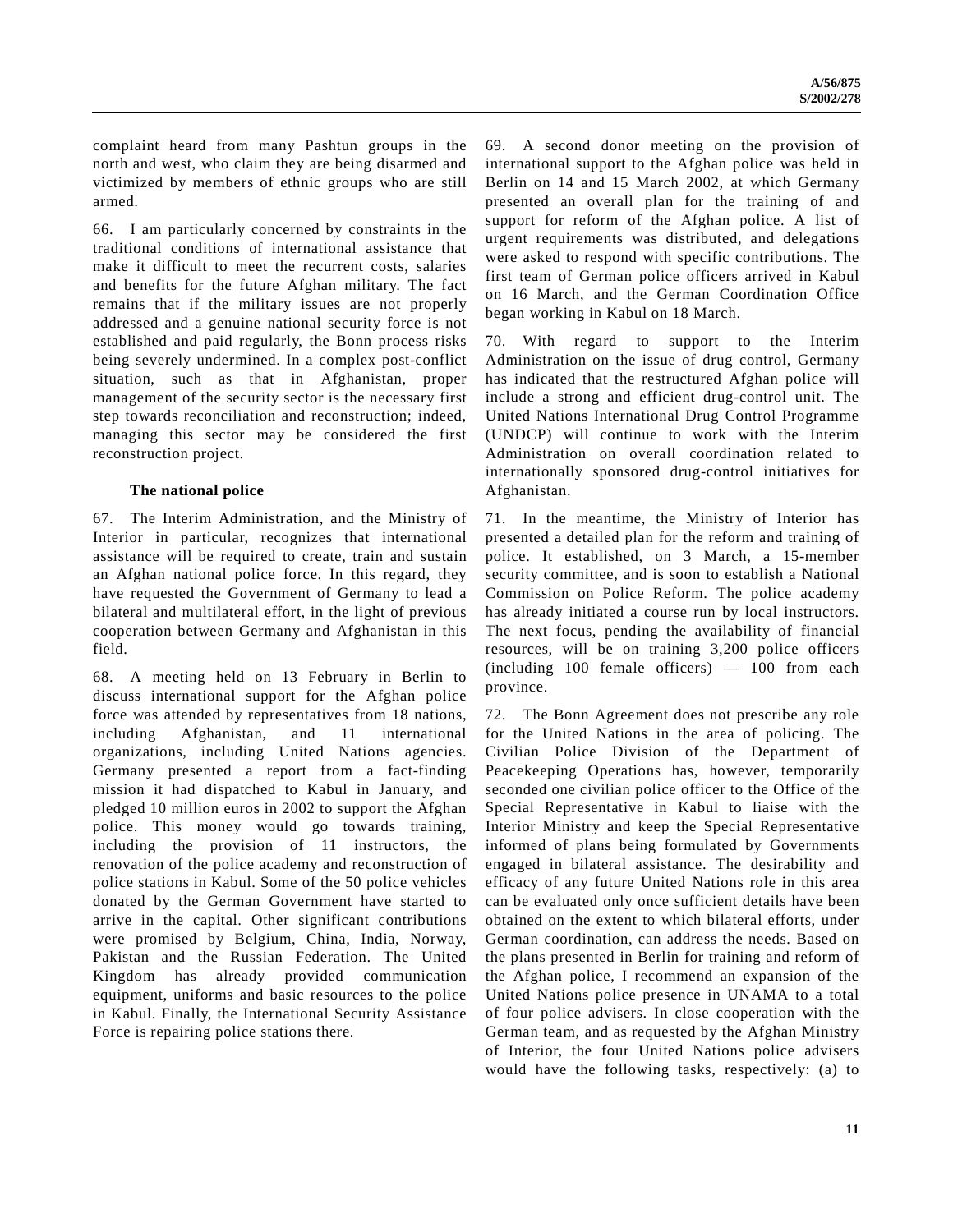advise the Special Representative of the Secretary-General on policing and security-related matters and to coordinate with other international agencies and Member States regarding support to the Afghan police; (b) to provide advice and assistance to the chiefs of departments in the Ministry of Interior, as well as to commissions and working groups established by the Ministry; (c) to work closely with the German police team and its Afghan counterparts on the recruitment and training of the Afghan police; and (d) to work closely with the Commander of the Kabul police on strategic and operational planning, and provide on-thejob advice to personnel in the Kabul police district, in close cooperation with the International Security Assistance Force.

# **IV. Humanitarian relief, recovery and reconstruction**

73. The international focus on the Bonn process should not obscure the fact that millions of Afghans remain dependent on the United Nations for basic lifesaving assistance. Humanitarian assistance has provided a vital lifeline to the country for the past two decades. The events of 11 September and their consequences profoundly challenged the United Nations and its partners to continue their assistance and to help prevent an even greater humanitarian catastrophe. Some six months later, it is clear that both challenges have been substantially met. This can be attributed in large part to the resilience of the Afghan people themselves, as well as to the dedication of the humanitarian assistance community and the generosity of international donors who responded to emergency appeals for funding and resources. There remains a need to continue a well-financed response to the ongoing humanitarian crisis for some time to come.

74. In responding to the crisis in Afghanistan, the United Nations and its partners had to overcome severe constraints. I particularly wish to pay tribute to the heroic efforts of thousands of Afghan relief workers who, especially after 11 September, remained at their posts and enabled agencies to furnish at least minimal levels of assistance in many areas. That said, poor security conditions have restricted access to much of the country and have left key vulnerable groups without assistance for several months. The gradual improvement in the security environment since mid-November has allowed humanitarian agencies to

expand their operations rapidly and to redeploy international staff to all major urban areas. Relief workers could also access many rural areas where a large number of people had sought refuge during the fighting.

75. Strengthened regional coordination arrangements and close cooperation with the States neighbouring Afghanistan also allowed agencies to significantly increase cross-border deliveries of humanitarian assistance. This has been especially important in the north, which is now receiving assistance through new border crossings with Uzbekistan, Tajikistan and Turkmenistan.

76. WFP delivered more than 115,000 tons of food in December alone, preventing widespread famine and further large-scale displacements during the winter months. Against considerable odds, it was able to deliver significant quantities of food to remote areas in the Central Highlands before bad weather made those areas inaccessible. WFP also conducted city-wide food distributions in Kabul, Herat and Mazar-e-Sharif.

77. Despite these interventions, reports of malnutrition in many drought-affected areas and hitherto inaccessible mountainous and rural zones persist. I am very concerned that many lives could be lost, especially among vulnerable children, unless immediate remedial action is taken. Reports of micronutrient deficiencies suggest that the nutritional situation in Afghanistan is acute, and therefore requires an extraordinary and rapid response. WFP is implementing helicopter-assisted emergency food need assessments in remote but severely affected areas, and other United Nations agencies and non-governmental organizations have reinitiated nutrition surveys and targeted emergency feeding programmes. It is important to point out, however, that in many remote areas, banditry, lack of communication and poor or non-existent infrastructure continue to hamper relief efforts.

78. In concert with the Interim Administration, United Nations agencies and their partners have resumed most of the health services they had provided before September 2001. Currently, an estimated 70 per cent of the Afghan population is dependent on health services provided by the international community. UNICEF and the Ministry of Health have begun a countrywide measles immunization campaign, targeting more than 9 million children.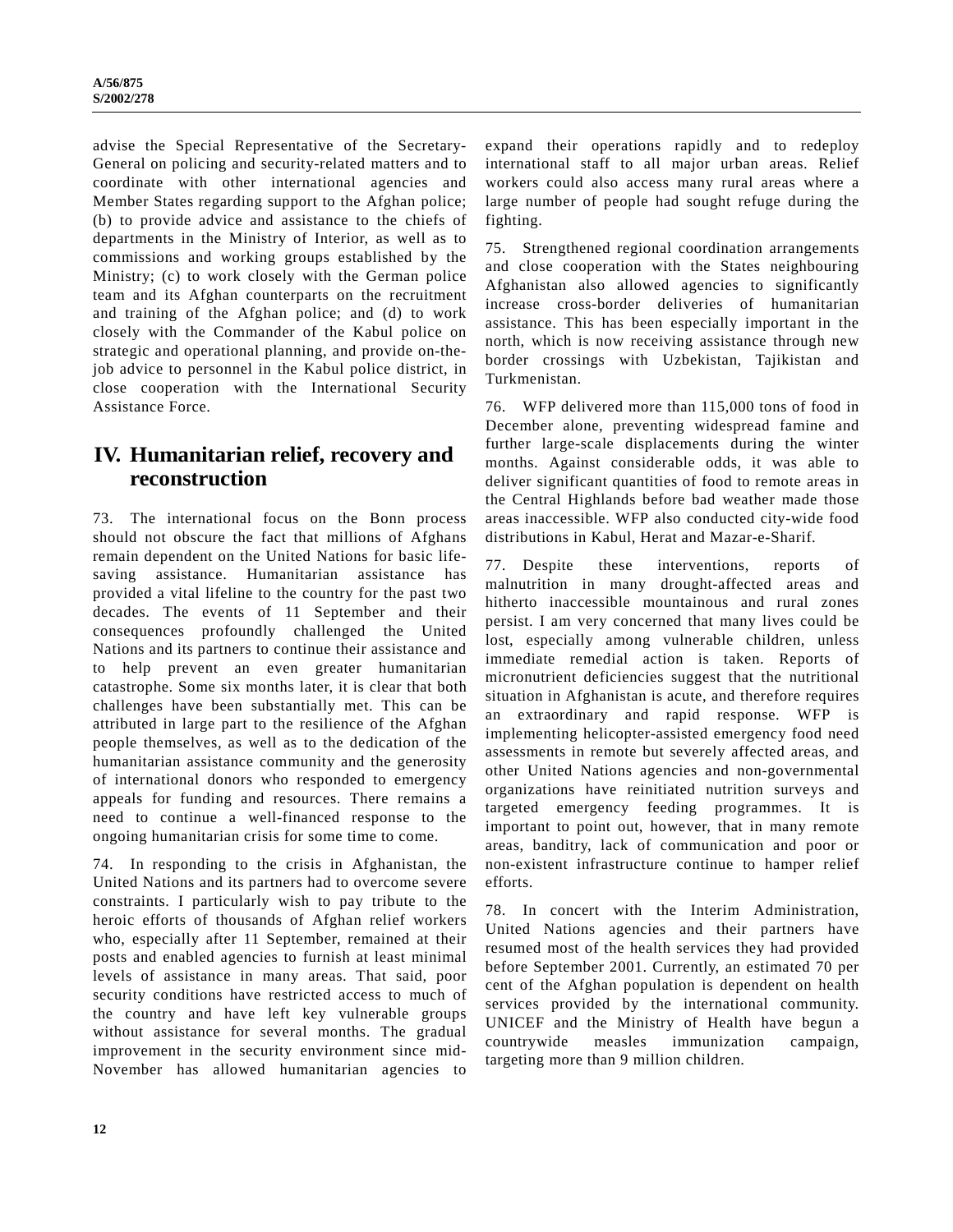79. Landmines and unexploded ordnance continue to constitute a significant threat to the safety and security of the Afghan population and the international community, denying access to over 850 square kilometres of land and causing dozens of casualties every week. In response to this situation, the Mine Action Programme has been expanding its survey, clearance and awareness operations in the most affected parts of the country. All of the 15 partner nongovernmental organizations are again conducting operations, with more than 90 per cent of mine action personnel back at work. Most organizations must replace substantial amounts of equipment lost during factional fighting, air strikes and looting. Key access routes and other high-priority areas have been cleared, allowing humanitarian assistance and returning refugees and internally displaced persons to reach an expanding number of areas. Mine action operations will continue to be an essential prerequisite to many of the humanitarian, recovery and reconstruction efforts being planned and implemented throughout the country.

80. The Salang tunnel, north of Kabul, was opened on 19 January by the Minister for Public Works. The tunnel was cleared by Russian Emergency Services and the Agency for Technical Cooperation and Development, with the assistance of the Halo Trust. Although the tunnel is not yet fully operational and will require further repair, traffic, including trucks, has begun to flow again, boosting both humanitarian assistance efforts and trade with Central Asia.

81. More than 3.5 million Afghans currently live in Pakistan and the Islamic Republic of Iran as refugees. Upwards of 1 million people have been displaced within Afghanistan by conflict and drought. Since the beginning of this year, an estimated 47,000 new refugees have crossed into Baluchistan province in Pakistan, fleeing insecurity, ethnic tensions and the after-effects of drought. UNHCR has set up 19 new camps in Baluchistan and the North-West Frontier province, which assist more than 230,000 refugees.

82. The Interim Administration has highlighted the importance of providing assistance to returning refugees and internally displaced persons (estimated to make up some 20 per cent of the country's population) and supporting their reintegration into their home communities. To better target assistance, humanitarian agencies have been re-registering and surveying refugee and internally displaced person populations to determine where they come from and what their return plans are. Agencies have also been compiling profiles of districts of origin, ascertaining what physical assistance is needed and what protection concerns may exist (for example, in the case of minority groups). UNHCR, in close cooperation with the Ministry of Repatriation and the Afghan Assistance Coordination Authority, has been preparing to help up to 1.2 million refugees and internally displaced persons return to their homes in 2002. This requires creating a legal and operational framework in which repatriation can take place. Agreements are accordingly being negotiated with the Interim Administration and the Governments of the Islamic Republic of Iran and Pakistan. The repatriation programme will also include the provision of transport, aid packages and shelter materials; the implementation of quick-impact projects to meet immediate needs in areas of return; and mechanisms to monitor returnees' protection requirements. So far this year, more than 250,000 people have returned to Afghanistan from Pakistan and the Islamic Republic of Iran. Since UNHCR opened its first voluntary repatriation centre near Peshawar on 1 March, refugees have been returning at a rate of 5,000 families per week.

83. Over the winter, agencies have been providing emergency assistance to internally displaced persons in areas of displacement. The focus is now, however, shifting towards providing assistance to areas of return. Since the beginning of this year, the United Nations and its partners have helped more than 30,000 internally displaced persons return from Kabul and the Panjshir Valley to the Shomali Plain.

84. The need for a strong and flexible United Nations humanitarian response capacity was highlighted in the past weeks by an earthquake measuring 7.2 on the Richter scale that shook much of Central Asia. While damage was lighter than in other recent earthquakes due to its depth, it nonetheless profoundly affected some communities, notably Khostak in the north-east, where 300 houses were destroyed, and Surkundar in the province of Samangan. Surkundar was struck by a massive landslide following the earthquake, which buried many homes, killed more than 100 people and displaced thousands more. The United Nations and its non-governmental organization partners have organized an emergency response to both Khostak and Surkundar, involving the provision of food, medical care and shelter. WFP, the United Nations Special Mission to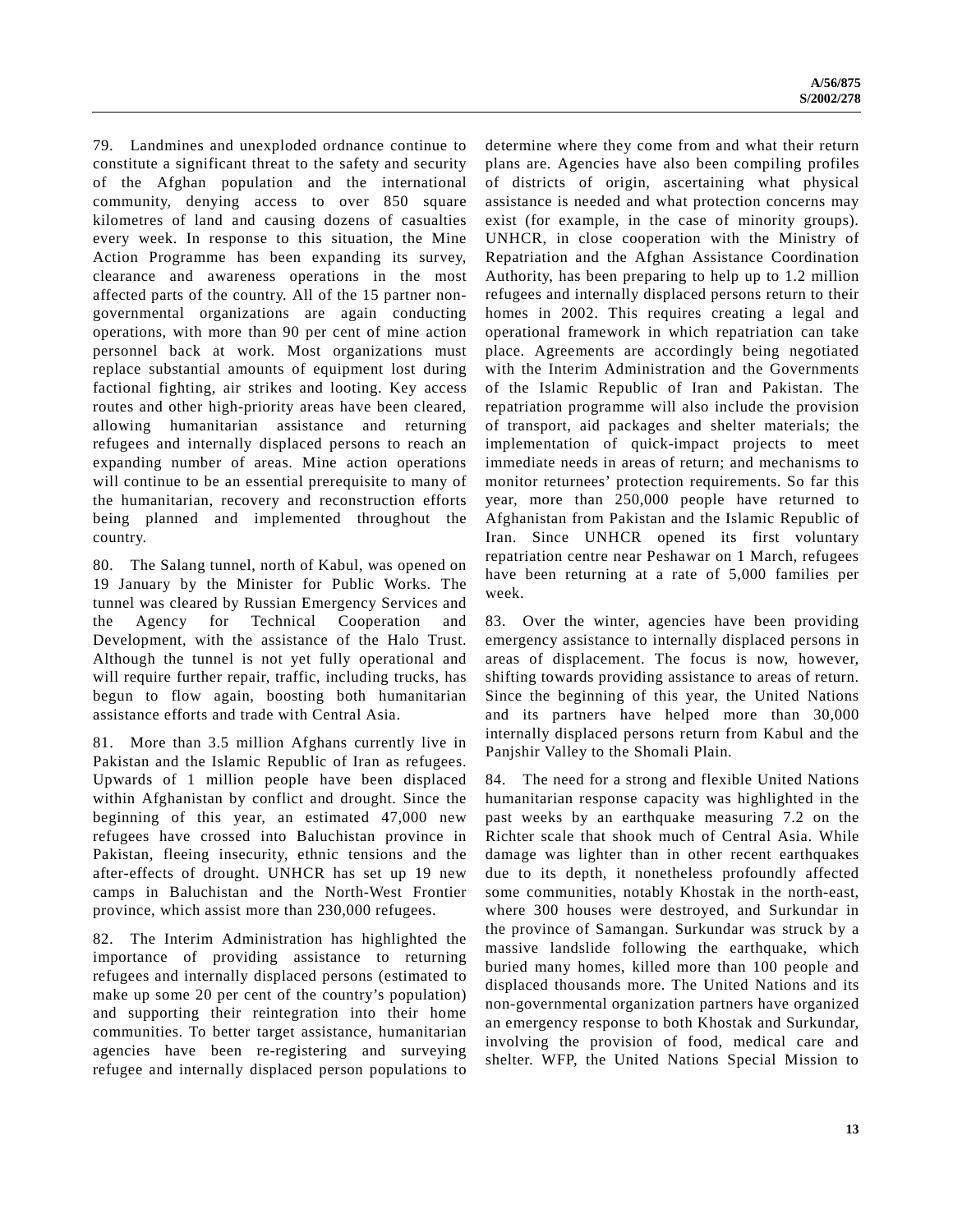Afghanistan (UNSMA), and the Office for the Coordination for Humanitarian Affairs also facilitated a visit by Chairman Karzai to the affected area.

85. Adding to humanitarian concerns is the worrying resumption of poppy cultivation in the southern (Kandahar, Helmund and Uruzgan provinces) and eastern regions of Afghanistan. According to the results of a pre-assessment survey carried out by UNDCP in February, the production of opium this year is likely to be in the range of 1,900 to 2,700 tons. UNDCP will carry out a comprehensive survey between April and August and release the results in September.

86. Afghanistan will require massive amounts of international financial assistance for the foreseeable future in order to meet current humanitarian needs, initiate recovery and work towards the long-term reconstruction of the country. On 21 January, I attended the opening of the International Conference on Reconstruction Assistance to Afghanistan in Tokyo. It was attended by 61 countries and 21 international organizations. The delegation of the Interim Administration was led by Mr. Karzai. The Conference demonstrated its strong commitment to Afghanistan by committing \$1.8 billion for 2002 and more than \$4.5 billion over the next five years.

87. On 28 February, the United Nations and the Interim Authority launched an update to the Immediate and Transitional Assistance Programme for the Afghan People 2002 in Kabul. On the same day I sent a letter to all Member States requesting that they contribute funds to this programme. The Programme contains United Nations and non-governmental organization projects requiring some \$1.18 billion and focusing on urgent humanitarian needs, immediate recovery projects and longer-term reconstruction and governance support. Common to all activities is the prioritization of capacity-building of the Afghan administration and civil society. The United Nations and the Interim Authority will continue to review projects on a sector-by-sector basis, based on national priorities and in cooperation with local authorities. Donors are strongly urged to support the highest priority projects and to work closely with the United Nations and the Interim Authority to ensure that resources are well-targeted and allocated quickly.

# **V. Current United Nations deployment in Afghanistan**

88. My Special Representative arrived in Kabul on 21 December 2001 to begin carrying out the responsibilities entrusted to him in the Bonn Agreement and its annexes. He was accompanied by a small team from his immediate office (originally New York-based), consisting of a total of six international Professional-level officers and one personal assistant. He was joined by a small complement of staff from the existing United Nations Special Mission Afghanistan, whose international staff had been based in Islamabad. A technical survey team from the Department of Peacekeeping Operations was deployed in Kabul to begin developing options for enhancing United Nations activities. Round-the-clock work in the preceding week by administrative and logistical support staff from the Office of Mission Support of the Department of Peacekeeping Operations enabled this team to become fully functional, with complete communication and logistical support in place by 22 December.

89. Up until now, a number of factors have prohibited a rapid expansion of international staff in Afghanistan. First, security ceilings (covering staff from all United Nations agencies, funds and programmes) remain in place for Kabul and other major urban centres, restricting the total number of international United Nations staff that can deploy there at any one time. Such ceilings have been raised only recently, to 300 in Kabul, 60 in Mazar-e-Sharif, 70 in Herat, 45 in Kandahar, 30 in Jalalabad and 18 in Faizabad. Second, war damage and years of neglect have limited the number of premises available for accommodation.

90. The presence of international staff from the Office of my Special Representative and UNSMA is limited outside of Kabul to two political/civil affairs officers in Mazar-e-Sharif, one in Herat, one in Kandahar and another in Jalalabad. Security restrictions and logistical constraints remain in those cities, limiting the number of staff that can be deployed there.

91. The Office of the Special Representative and UNSMA presently have very limited capacity to monitor or assist in the implementation of the Bonn Agreement throughout the country. This is particularly troubling given the extent to which local dynamics and regional power bases are a factor in the political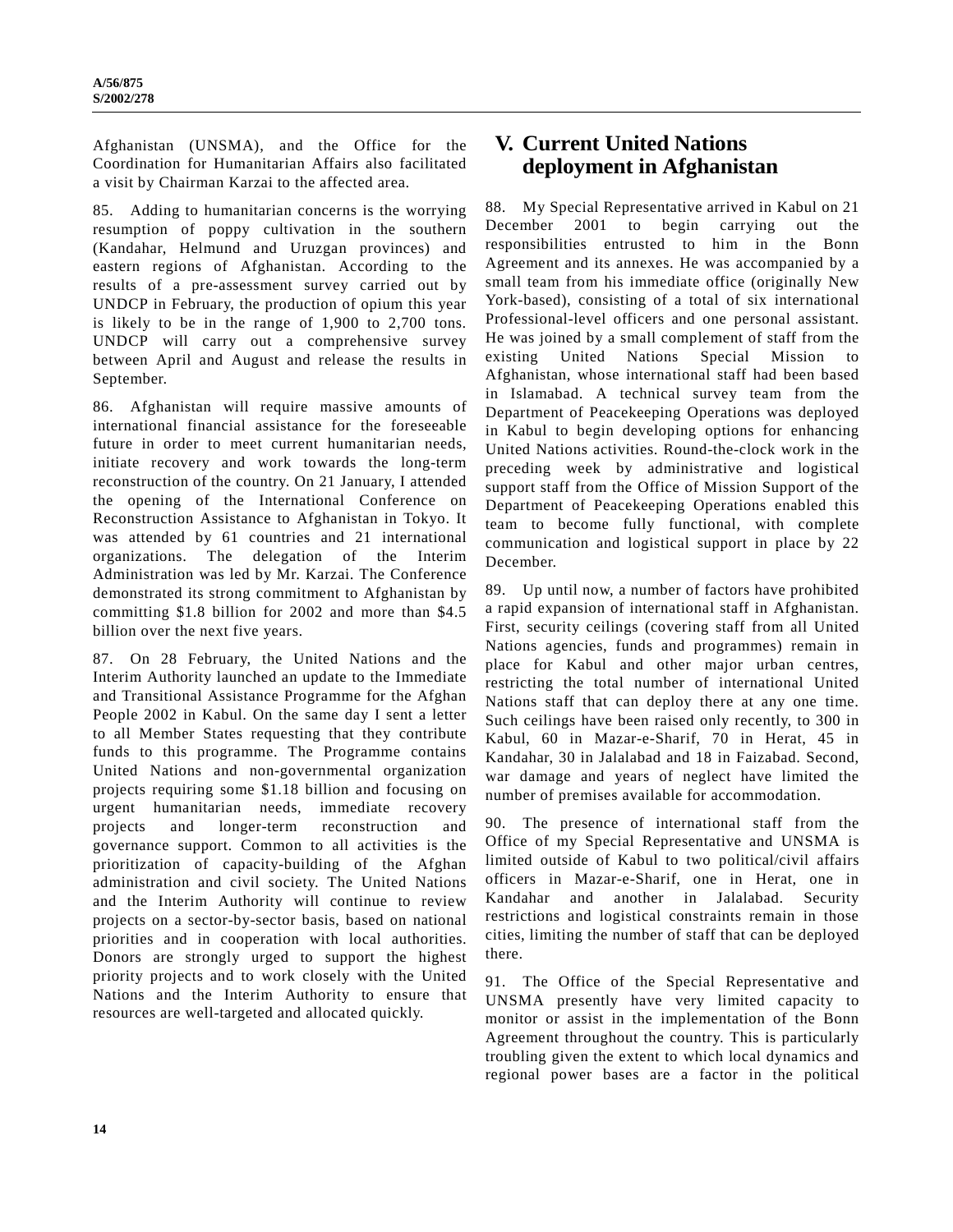environment of Afghanistan. What my Special Representative and his colleagues have accomplished thus far, under the circumstances, is truly remarkable.

92. The Office of the Special Representative and UNSMA staff are now based in a small house in Kabul, since the Taliban seized the UNSMA office building in June 2001. The Interim Administration has returned the building to the United Nations, but it has been severely damaged and needs extensive repair before it can be used again. In this regard, I am most grateful to the members of the Security Council and the Advisory Committee on Administrative and Budgetary Questions for having made possible the provision of \$15 million that will enable such repairs to be undertaken, as well as allow for the provision of additional staff and equipment that will support the timely establishment of a new United Nations Assistance Mission in Afghanistan.

93. All United Nations agencies, funds and programmes moved the centre of their activities from Islamabad to Kabul within several weeks of the installation of the Interim Administration. Their total deployment in Afghanistan remains constrained by security restrictions, as noted above. But all still maintain offices in Islamabad, which will be required for some time to come, as procurement, banking and other needs cannot yet be catered to in Kabul. A consolidation and streamlining of the Islamabad-based offices for Afghanistan is required, however, to minimize the duplication of overhead costs being incurred in both Kabul and Islamabad. This consolidation is in process.

# **VI. Proposed structure for the United Nations presence in Afghanistan: United Nations Assistance Mission in Afghanistan**

## **A. Mandate**

94. As is evident from the information provided above, the United Nations has relied as much as possible on existing capacities in the region to support the implementation of the Bonn Agreement, while continuing its critical humanitarian and immediate recovery efforts. At the same time, given that all of these activities in one way or another affect the peace

process, it is essential that they be conducted in an integrated fashion.

95. My Special Representative already has an overall coordinating role for all United Nations activities in Afghanistan. The next step, to ensure that all United Nations efforts are harnessed to fully support the implementation of the Bonn Agreement, would be to integrate all the existing United Nations elements in Afghanistan into a single mission, the United Nations Assistance Mission in Afghanistan (UNAMA).

96. Since the convening of the meeting at Bonn at the end of November, the entire United Nations system at the Headquarters level as well as in the region — has been engaged in extensive consultations on the proposed structure and form of the United Nations presence in Afghanistan. Such discussions have been coordinated by the Integrated Mission Task Force for Afghanistan, and have been informed by active input from the members of the United Nations Development Group and the Executive Committee on Humanitarian Affairs and the Executive Committee on Peace and Security. A broad consensus within the entire United Nations system has now been achieved on how UNAMA should function.

97. Should the Security Council authorize its establishment, the core of the mission's mandate would entail:

(a) Fulfilling the tasks and responsibilities, including those related to human rights, the rule of law and gender issues, entrusted to the United Nations in the Bonn Agreement, which were endorsed by the Security Council in its resolution 1383 (2001);

(b) Promoting national reconciliation and rapprochement throughout the country, through the good offices role of my Special Representative;

(c) Managing all United Nations humanitarian relief, recovery and reconstruction activities in Afghanistan, under the overall authority of my Special Representative and in coordination with the Interim Authority and successor administrations of Afghanistan.

## **B. Basic operating principles**

98. The structure and initial size of UNAMA are proposed with the following basic operating principles in mind: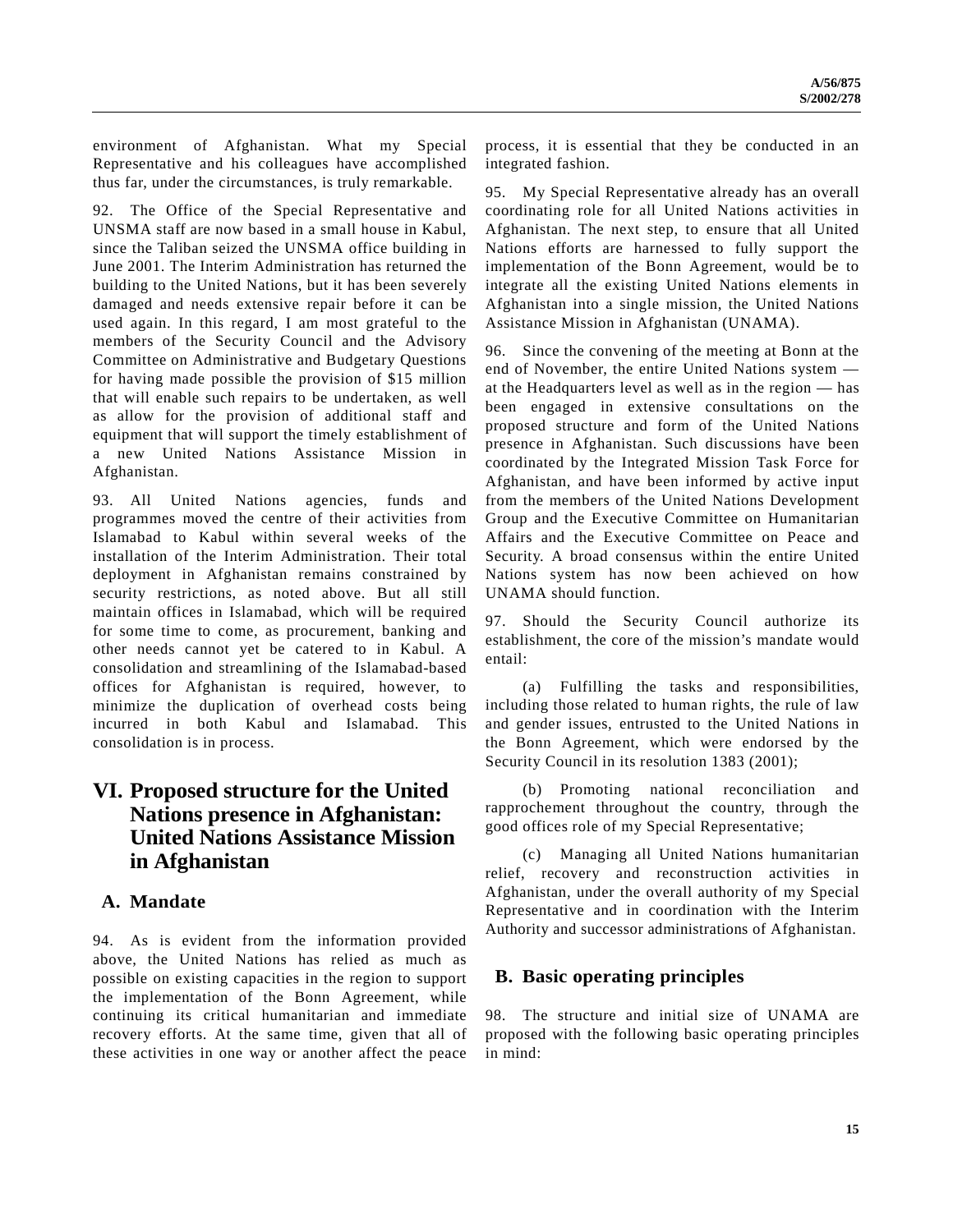(a) It should be a unified, integrated structure under the authority and leadership of the Special Representative for Afghanistan. The planning and conduct of all United Nations activities in Afghanistan and the implementation of the UNAMA mandate must take place under the authority of the Special Representative of the Secretary-General;

(b) The overall objective of UNAMA should be to provide support for the implementation of the Bonn Agreement processes, including the stabilization of the emerging structures of the Afghan Interim Authority, while recognizing that the responsibility for the Agreement's implementation ultimately rests with the Afghans themselves;

(c) UNAMA should undertake close coordination and consultation with the Afghan Interim Authority and other Afghan actors to ensure that Afghan priorities lead the mission's assistance efforts;

(d) UNAMA should aim to bolster Afghan capacity (both official and non-governmental), relying on as limited an international presence and on as many Afghan staff as possible, and using common support services where possible, thereby leaving a light expatriate "footprint";

(e) UNAMA should have a unified presence and coordination capacity in regional offices and in selected high-priority provincial capitals, in addition to the Kabul-based headquarters;

(f) A rights-based and gender-sensitive approach would be integrated fully into the United Nations activities in Afghanistan;

(g) In all United Nations activities, special attention would have to be paid to vulnerable groups;

(h) Recovery and reconstruction efforts cannot await the successful conclusion of the peace process, but rather their early and effective delivery are central to the success of the process itself;

(i) Not all of the tasks that UNAMA may be asked to perform have yet been identified, as the next phases of the Bonn process will most probably offer new avenues for cooperation between the new authorities and the United Nations. The mission will therefore have to be developed in a phased manner (to also include the relevant expertise to support the electoral and constitutional processes outlined in the Bonn Agreement). This will depend on security

conditions, the extent of assistance provided bilaterally and through other international organizations and arrangements and the refinement of strategies by my Special Representative in the light of experience on the ground.

## **C. Proposed overall structure**

99. In addition to an Office of the Special Representative of the Secretary-General and an administrative and logistical support component, it is proposed that the mission have two main arms, or "pillars". Each of the two pillars would be headed by a Deputy Special Representative, at the rank of Assistant Secretary-General, reporting directly to my Special Representative. Both Deputy Special Representatives have been named: they are Jean Arnault, who would head the political affairs pillar, and Nigel Fisher, who would head the humanitarian and development pillar. The mission would be headquartered in Kabul, with regional offices based in seven cities: Bamiyan, Gardez, Herat, Jalalabad, Kandahar, Mazar-e-Sharif and one city in the north-east. Liaison offices would be maintained in Islamabad, Tehran and possibly one or two additional cities of neighbouring countries, in recognition of the regional dimension of the Afghan conflict.

100. The mission would not have any uniformed personnel, with the exception of a few advisers on military and civilian police matters, and a few lightly armed international personnel required to provide close protection.

## **D. Office of the Special Representative of the Secretary-General**

101. The Office of the Special Representative of the Secretary-General would initially build on the current complement of staff already on board, and would consist of the following: a Director of Office/Chief of Staff; special assistants; a Military Advisory Unit to liaise with the International Security Assistance Force; and a Legal Unit (for traditional United Nations-related legal matters — including issues related to privileges and immunities, status-of-mission agreements and contractual obligations — as opposed to domestic ruleof-law-related matters).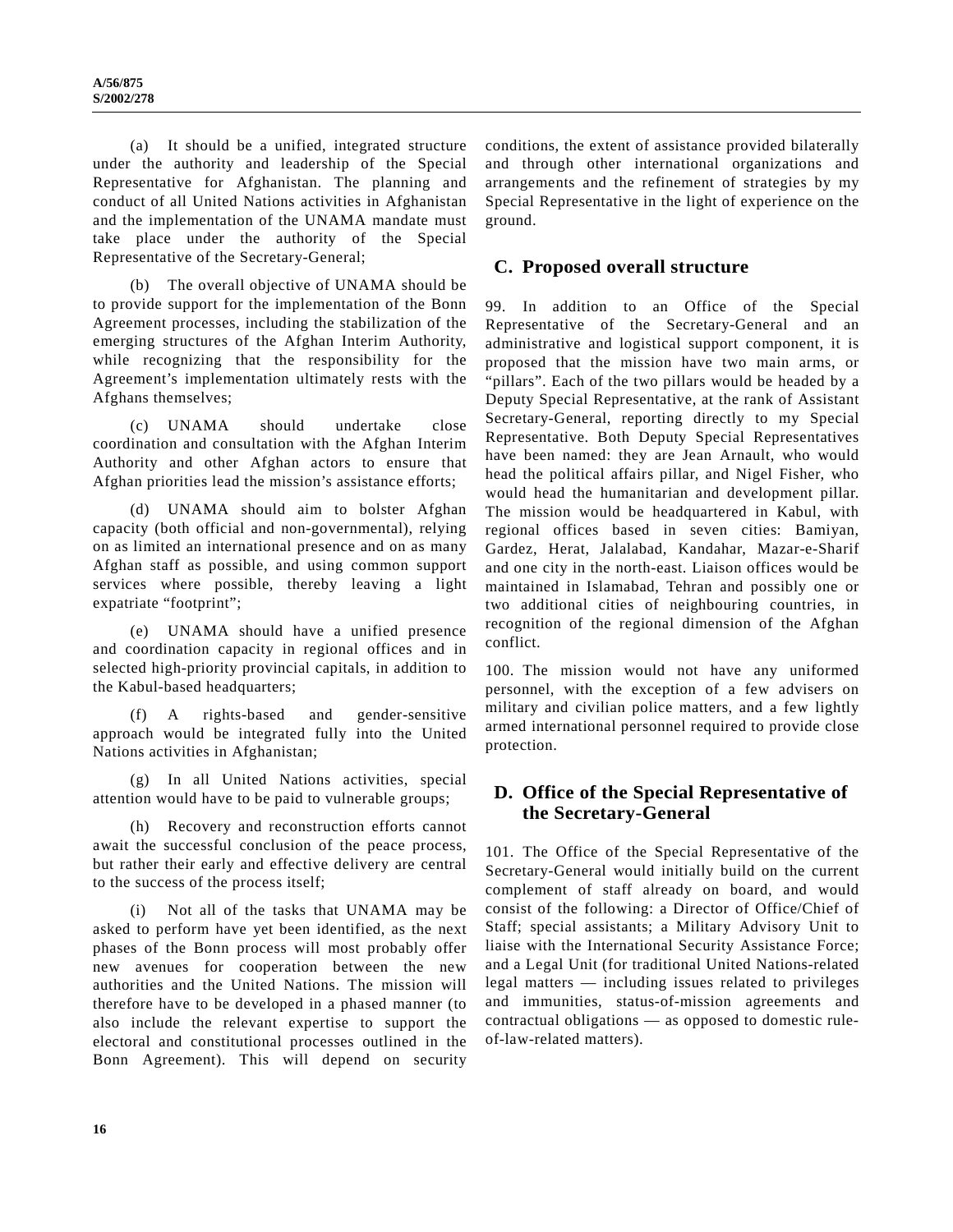102. It would also have an Office of Communication and Public Information, which would carry out the public information work of the mission, eventually including media relations, video and photo coverage, production or co-production of radio programmes, development of publications, maintenance of the web site and public outreach activities. The Spokesperson, who would head the Office, would speak for the entire mission. The Office would also support the development of a national media capacity, working in conjunction with the Interim Authority and bilateral and multilateral assistance efforts.

103. Human rights and gender issues will be central to the purposes and functions of the mission. The Office of the Special Representative of the Secretary-General would, in addition, require advisory expertise in those areas that cut across all aspects of the mission's work, in the areas of human rights, the rule of law (judicial, police and penal system) and gender equality. The mission's approach in those areas would especially rely on the lead set by the Human Rights and Judicial Commissions, as well as by the Ministry for Women's Affairs, for which the UNAMA advisers in those areas (mainly Afghan nationals) should provide daily support and assistance. Each adviser would coordinate missionwide activities in his or her respective area. Senior human rights, judicial and gender advisers in the Office of the Special Representative would provide the necessary guidance and direction to staff in both pillars of the mission to ensure that a rights-based and gendersensitive approach was applied in all aspects of the mission's work.

## **E. Pillar I: political affairs**

104. Pillar I would be headed by a Deputy Special Representative for Political Affairs. The tasks of the pillar would be as follows:

(a) Monitoring, analysing and reporting on the overall political and human rights situation and status of implementation of the Bonn Agreement, especially as related to the environment for the convening of the emergency *loya jirga*;

(b) Supporting the work of the Special Independent Commission for the Emergency *loya jirga*;

(c) Maintaining contact with Afghan leaders, political parties, civil society groups, institutions and representatives of the central authorities;

(d) Maintaining contact with representatives of the international community;

(e) Performing good offices as necessary on behalf of the Special Representative and in support of the efforts of the legitimate Afghan authorities, particularly in the fields of conflict control, confidence-building and reconciliation;

(f) Providing information and guidance on political issues for the benefit of other UNAMA activities;

(g) Investigating human rights violations and, where necessary, recommending corrective action.

105. In the initial phase, pillar I would consist of approximately 30 to 40 international political/civil affairs officers, based at mission headquarters in Kabul and deployed in small teams (of up to four officers) to each of the seven regions. The international political/civil affairs officers in the regions would be supported by teams of national staff, who would assist in maintaining contact at the district and local levels throughout the country. The existing political and civil affairs capacity of the United Nations Special Mission to Afghanistan would be absorbed into this pillar, immediately upon the establishment of UNAMA.

## **F. Pillar II: relief, recovery and reconstruction**

106. Pillar II of UNAMA would be headed by a Deputy Special Representative for Relief, Recovery and Reconstruction, who would perform the functions of Resident Coordinator and Humanitarian Coordinator, as well as being the designated official responsible for the security of United Nations personnel in Afghanistan. The Deputy Special Representative would be responsible for the direction and oversight of United Nations relief, recovery and reconstruction activities in Afghanistan, including the return and reintegration of refugees and internally displaced persons, and of the offices, agencies, funds and programmes undertaking those activities. The Deputy Special Representative would coordinate an integrated and principled United Nations assistance programme that both informed and was informed by the political and civil affairs work conducted under pillar I. The Office of the Deputy Special Representative of the Secretary-General would ensure a strategic partnership with the Interim Administration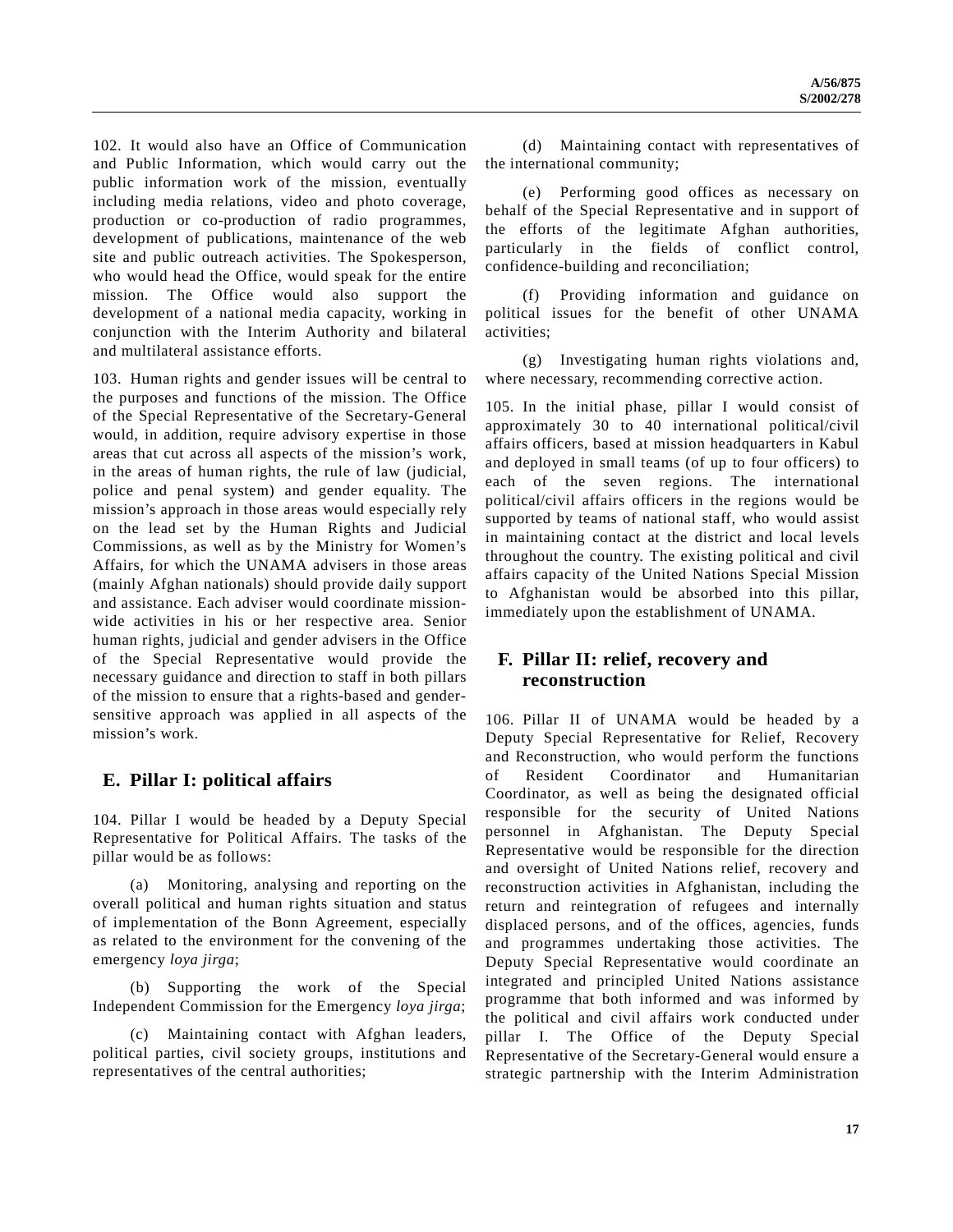and with the Afghanistan Assistance Coordination Authority in particular, and would directly assist the Administration in articulating a national development framework and in coordinating international assistance to ensure that such assistance was strategically targeted and supportive of immediate and longer-term national priorities.

107. The tasks of the Deputy Special Representative of the Secretary-General for Relief, Recovery and Reconstruction, in overseeing pillar II, would be:

(a) To articulate a strategic vision for the United Nations assistance role in Afghanistan that responds to the immediate needs of the most vulnerable populations, is supportive of national recovery and reconstruction priorities and is rights-based and gender-sensitive;

(b) To develop an integrated United Nations assistance programme that builds on the comparative advantages, capacities, experience and mandates of the United Nations assistance community to monitor performance and to ensure accountability against established standards of performance, giving special attention to measures promoting women's rights and the achievement of the rights of the most disadvantaged and underserved populations and ethnic groups;

(c) To ensure that United Nations assistance supports capacity-building in counterpart Afghan administrations and organizations at the national and subnational levels to develop policy-making, planning, management, assessment and coordination capabilities. To achieve this goal, all United Nations entities would be expected to provide technical, material and financial support to counterpart administration departments;

(d) To create, with the Interim Administration and other partners, an effective programme information and data management system that builds on the Afghanistan Information Management Service to provide necessary information, in a user-friendly form, on programme coverage, performance and financing, through a range of communication channels, to actors at the national and subnational levels and to donors and partners in the international community. The information and data management facility would be a semi-autonomous United Nations-funded facility, managed by a client board (Interim Authority, United Nations, non-governmental organization and donor

representation) co-located with the Afghanistan Assistance Coordination Authority;

(e) To ensure that the national and subnational activities of United Nations offices, agencies, funds and programmes are conducted efficiently, costeffectively, in a coordinated manner and in cooperation with other actors — governmental, non-governmental, private sector and international — as appropriate. All such United Nations actors would be expected to make a transition to a predominant reliance on qualified national personnel, from all ethnic groups and including women, and would be expected to initiate internal capacity-development activities to achieve that end. Efforts would also be made to reduce overhead and to ensure the application of common services, systems and facilities wherever possible;

(f) To assign, in agreement with the national administration, thematic and sectoral lead coordination responsibilities to United Nations agencies, funds and programmes, as appropriate, which would support counterpart departments to oversee and coordinate all actors — national and international — and activities in each sector, to ensure actions that are coherent and responsive to needs, problems and change, to ensure standardized monitoring and reporting on progress and performance against established targets and standards of performance and to ensure regular information flows between actors, the administration and the Office of the Deputy Special Representative of the Secretary-General;

(g) To oversee, guide and support regional relief, recovery and reconstruction coordinators in the regional UNAMA offices, enabling them to ensure coherent United Nations agency capacity-development support to local counterpart authorities and other partners, to ensure cross-sectoral coordination and problem solving, to monitor and report on United Nations thematic and sectoral activities, to ensure twoway information flows between the capital and peripheral locations and to ensure mutually supportive interface between pillar I and pillar II activities at the subnational level;

(h) To represent the United Nations assistance community to the international and donor communities, to ensure appropriate integrated reporting on the overall performance of the United Nations assistance community, to ensure timely reporting to United Nations bodies as necessary, to mobilize resources for relief, recovery and rehabilitation programmes, to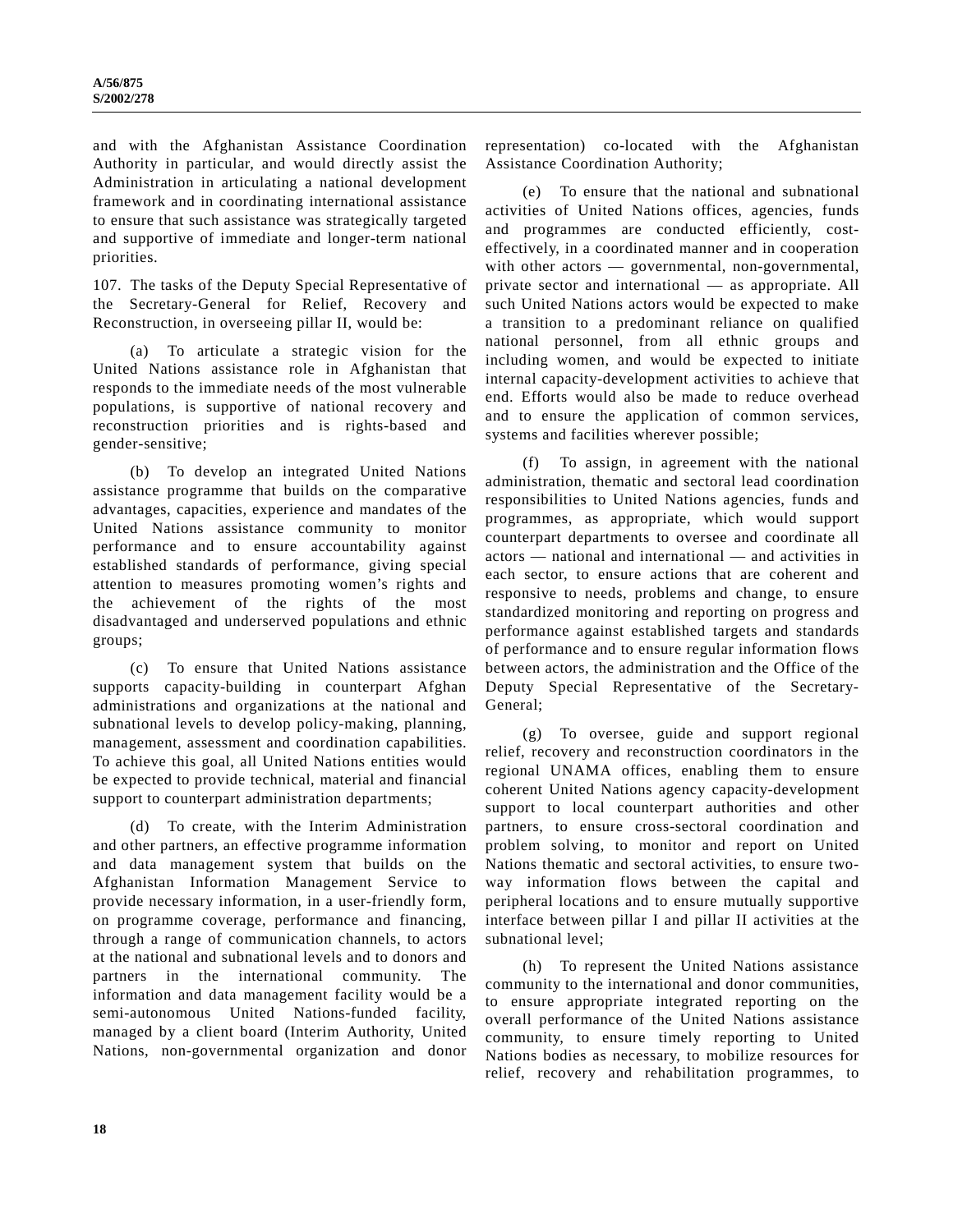support the resource mobilization priorities of the Interim Administration and successor administrations and to manage common emergency trust funds.

108. In the initial phase, pillar II would consist of a total of approximately 50 international personnel, based at mission headquarters in Kabul or in the seven regional offices, and also including up to 10 international staff located in the semi-autonomous information and data management facility mentioned above. Subsequently, some Professional staff may be deployed to the provincial level on a selective basis. The existing functions and capacity of the United Nations Office for the Coordination of Humanitarian Assistance to Afghanistan would be absorbed into UNAMA, as required, once the new mission was established.

## **G. Inter-pillar coordination at the regional level**

109. While my Special Representative and his Director of Office/Chief of Staff would ensure inter-pillar coordination at the mission headquarters level, it is equally vital to ensure that all United Nations staff deployed in the regions work together in a fully coordinated and integrated manner. To this end, all UNAMA elements, including all United Nations agencies, funds and programmes, shall operate within common regional boundaries and headquarters (which is not presently the case). Moreover, the Special Representative of the Secretary-General shall designate, based on seniority and experience, either the senior political/civil affairs officer or the senior coordinator of the Deputy Special Representative of the Secretary-General for Relief, Recovery and Reconstruction in a particular region to concurrently serve as the UNAMA Regional Representative. The Regional Representative's role would be to serve as the senior representative of the Special Representative of the Secretary-General in the regions, vis-à-vis national and international actors, as well as to ensure inter-pillar cooperation and coordination.

## **H. Mission support concept for the establishment of the United Nations Assistance Mission in Afghanistan**

110. The timely creation of a unified mission is key to the support of the mission's operational goals. The creation of an integrated structure would be phased in. The first step would be the unification of the administrative components of UNSMA and the Office of the Special Representative of the Secretary-General. This would streamline the provision of administrative and logistical support to the core of UNAMA. In addition, current United Nations Office for the Coordination of Humanitarian Assistance to Afghanistan staff and assets would be integrated. Together, these actions would lay the foundation for UNAMA as a unified presence making the greatest use of common services.

111. The mission support component of UNAMA would comprise around 100 international mission support staff, headed by a Chief Administrative Officer at the D-1 level. Once fully deployed, some 50 mission support staff would be based in Kabul, with up to seven mission support staff (including security officers) deployed to each of the seven regional offices. The deployment to the regions would be gradual and phased.

112. Mission support staff must be deployed quickly to ensure that essential capacities are in place and ready to support the expansion of the mission's operations. To maintain the relatively lean structure of the mission, support activities would be provided at the minimum level needed to sustain safe and responsive operations. Mission support capacity would be required, inter alia, to provide a full range of human resources support services to international and local staff; to procure goods and services; to coordinate the engineering work needed to refurbish buildings; and to provide support in areas ranging from communications to finance, transport and logistics, and first-line medical treatment. In cases where the mission support capacity requires enhancement, temporary deployments of small groups of staff from other field missions would be undertaken. Considerable use would be made of air transport to enhance security and flexibility, reduce travelling time, provide a medical evacuation capacity and ease the delivery of humanitarian and developmental assistance. To enhance the provision of medical care, Member States providing medical support to the International Security Assistance Force would be requested to extend medical treatment to UNAMA staff.

113. To enable the mission to make maximum use of local capacities, a training element must be established to promote and develop skills in areas ranging from English language to vehicle and communications equipment servicing. With effective training, the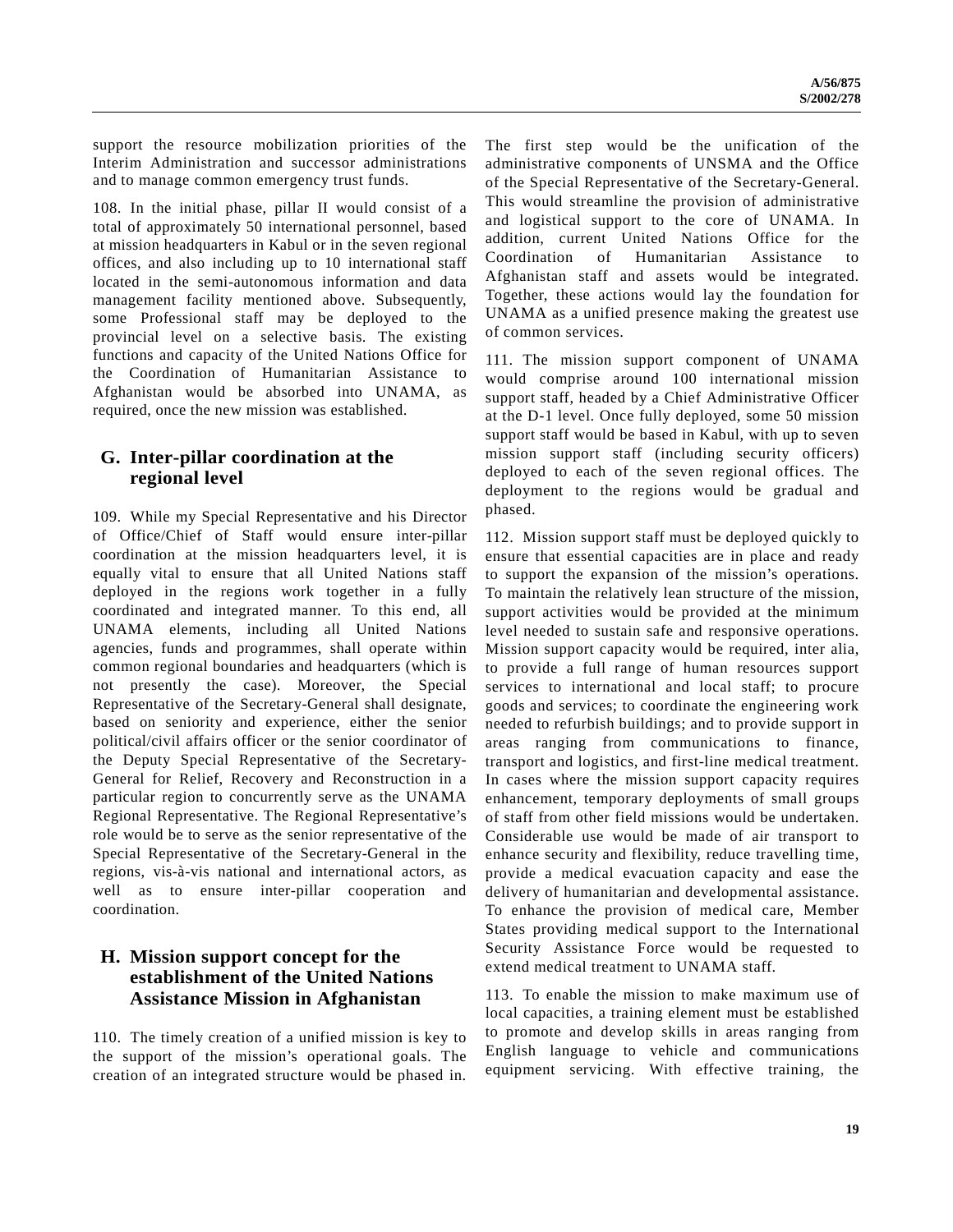number of international mission support staff could be reduced as the number of trained Afghan staff increased.

114. UNAMA would make maximum efforts to co-locate staff and resources in both Kabul and the regions. Co-location would facilitate the provision of common services. To assist this effort, the Interim Administration would be called upon to make appropriate buildings available to UNAMA. Those buildings may be renovated, using local labour and materials, for the mission's use. Co-location would also be key to ensuring adequate security for staff. In this regard, a comprehensive plan will be developed to address the requirements for both office and living accommodations.

115. The detailed needs assessment and preparation of budgetary estimates will proceed as the mission is being established. This will entail coordination with other agencies.

# **VII. Observations**

116. Afghanistan is a shattered society. The participants in the Bonn Conference have set for the leaders and people of their country the formidable challenge of consolidating the peace process in less than three years. But it will take much more than 36 months to heal the wounds left by 23 years of war. The process of healing has started, however, and Afghans and members of the international community must be careful not to allow that process to reverse itself. This requires from all a continued commitment and determination to stay the course. It also requires that realistic and achievable objectives be set. Afghanistan is a desperately poor country, and will remain so for the foreseeable future. However, it now has the chance at least to be a country at peace with its neighbours and itself.

117. Few would have imagined in October 2001 that the Taliban regime's collapse could so quickly be followed by the installation of an internationally recognized Interim Administration. This Administration may not have much in the way of material support or finances, but in the less than three months of its existence its ministers are regularly meeting and discussing issues, making decisions and, under the leadership of Chairman Karzai, very ably representing Afghanistan on the world stage.

118. The Interim Administration has already established sufficient international credibility and legitimacy that donors, United Nations agencies and non-governmental organizations alike are firmly committed to following its lead in helping to administer life-saving assistance, restore basic services around the country and work towards formulating a national development framework.

119. Boys and girls are at last returning to school by the hundreds of thousands. Women, who have been denied fundamental and basic needs, are being employed by international organizations, government ministries, hospitals, schools, and even, in small numbers, the police. The pace of such employment is far from ideal, and much remains to be done, including exercising vigilance and monitoring constantly to ensure that women's rights are not ignored or neglected. At the same time, the present situation stands in stark contrast to the conditions that existed less than six months ago.

120. Notwithstanding the fact that Afghanistan's infrastructure has been destroyed and its people devastated by almost a quarter-century of war, Afghans from all walks of life stand ready to assume responsibility themselves for rebuilding their country. There are millions of Afghans, within the country and in the diaspora, who are educated, capable, motivated and willing to face the challenges ahead. They now need the international community's material and financial assistance to get on with the job, free from the external interference that has undermined Afghanistan's sovereignty for far too long. In this regard, I urge donors, United Nations agencies and non-governmental organizations to significantly expedite funding and programme delivery so that the benefits of peace may be visible to all concerned immediately, and that the domestic credibility of the Interim Administration can be extended throughout the country — especially outside of Kabul.

121. A critical turning point in the peace process will be the convening of the emergency *loya jirga*, which must occur before 22 June 2002, according to the provisions of the Bonn Agreement. That will be a major political event, and soon political jockeying will start among all political actors, including the old guard as well as military commanders and civil society. It is vitally important that the legitimate political aspirations of individuals and groups be pursued peacefully, constructively and in free and fair conditions, so as not to erode the credibility and legitimacy of the process. To that end, it is equally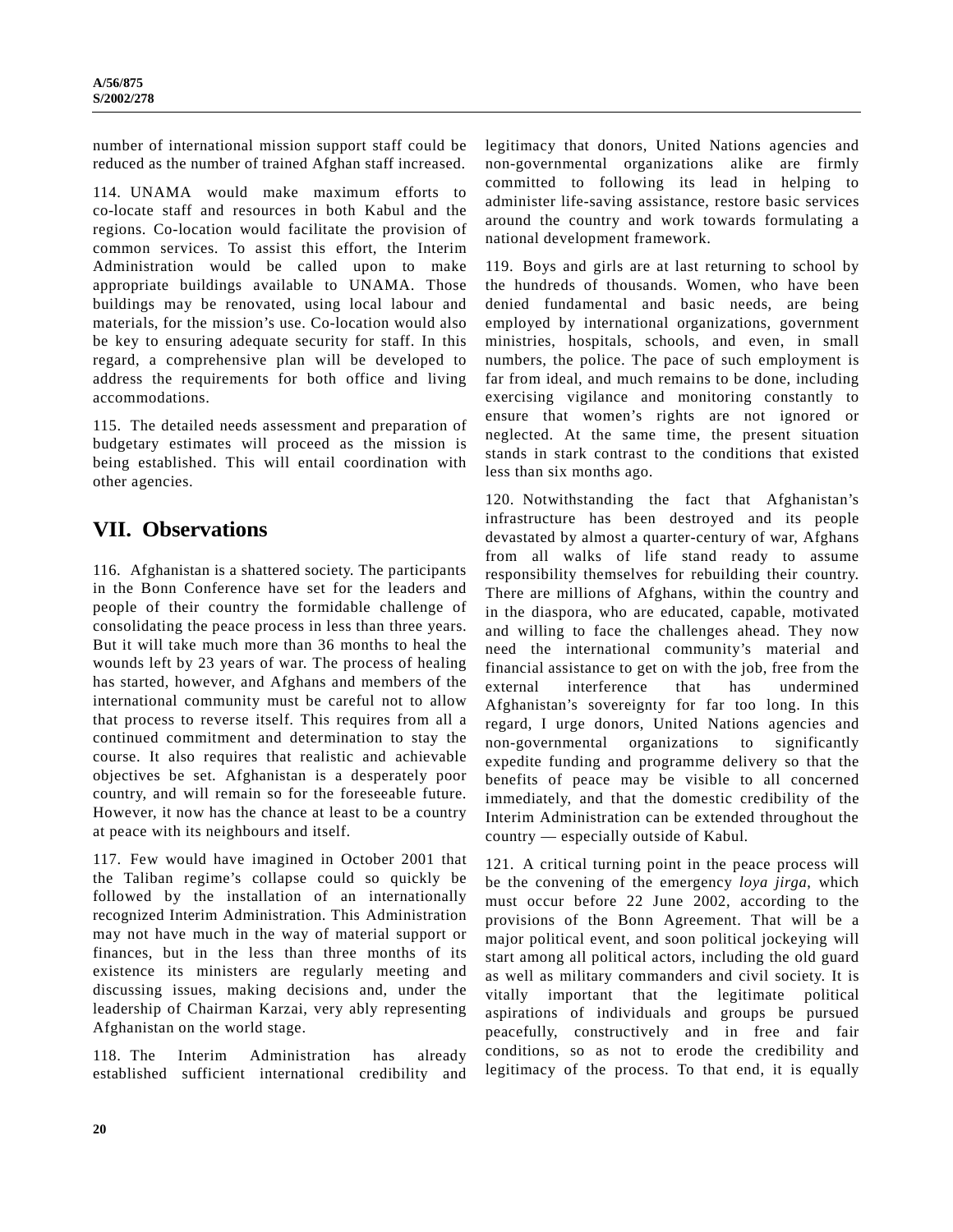important that peace be preserved, and for that to happen the people of Afghanistan must mobilize their efforts, and the international community must remain fully engaged and supportive. Any prospective troublemakers must be made to realize that they will find no sympathy at home and no support abroad.

122. If the emergency *loya jirga* can be successfully convened as scheduled, and if the Transitional Administration selected by the *loya jirga* can be peacefully installed and domestically accepted thereafter, then the risk of a resumption of war should be greatly reduced.

123. Unfortunately, risks to the peace process remain ever-present today. The recent round of fighting between the coalition forces and al-Qa`idah and Taliban fighters in the south-eastern region brings to the forefront a number of fundamental questions. How many al-Qa`idah and Taliban fighters are still in Afghanistan? How strong is their determination to continue to fight a losing battle? Who is helping them, and why? Where are those who left Afghanistan and how many are they? What are their plans? And, more to the point within the context of the present report, what threat do al-Qa`idah members remaining in Afghanistan and their supporters pose to the peace process? While answers to some of these questions may remain elusive, they cannot be wished away. It is for this reason that the peace process must be consolidated and the authority of the central government extended to all parts of the country. The only way to ensure the eradication of terrorism from Afghan soil is by empowering the countries' legitimate authorities to police their own territory.

124. Sadly, the risks to the peace process do not come only from terrorist groups. As a consequence of decades of war, mutual suspicion and mistrust continue to exist between old rivals. All must be made to understand that the only option in the new Afghanistan is patient and tolerant work to establish mutual trust and confidence so that all disputes are resolved through compromise and other peaceful means.

125. Let me further remind all concerned of the dynamics that plunged Afghanistan back into war in 1992. Where the symptoms of that bitter past have emerged, they must be dealt with rapidly. Where they have not emerged, they must not be allowed to do so. This is particularly the case in the capital, where the successful installation of the Interim Administration and the deployment of the International Security Assistance Force have helped to improve the situation dramatically. But even here there should be no room for complacency.

126. Security is and will remain the essential requirement for the protection of the peace process. Consequently, the Afghans are unanimous in considering security as their first and most important need. This view is reflected by Chairman Karzai, who has repeatedly called for the expansion of the International Security Assistance Force to other parts of the country. Afghans and most close observers of the Afghan political scene are confident that such a geographic expansion to a number of major urban centres would significantly minimize the likelihood of large-scale hostilities erupting again between existing armed factions.

127. I cannot emphasize enough that, whatever form of security assistance the Security Council and Member States should decide to provide to Afghanistan at this, its hour of need, speed is of the essence.

128. Speed is of the essence, too, in helping to build the indigenous security sector — in particular the Afghan military and civilian police forces. Without a credible national security apparatus in the short and longer term, all that has been achieved to date could unravel quickly. Moreover, without security today, the billions of dollars pledged for Afghanistan's reconstruction will be of little use tomorrow.

129. The proposed mission, the United Nations Assistance Mission in Afghanistan, under the leadership of my Special Representative, is intended to ensure that all forms of United Nations assistance political, human rights and rule of law, gender, relief, recovery and reconstruction — are channelled towards supporting the implementation of the peace process by the Afghan people. The proposed structure and size of the mission is relatively lean. This is precisely so that the Organization's overhead costs do not consume too much of the overall aid destined for the people of Afghanistan, and so that the presence of too many international staff does not overwhelm the nascent Interim Administration by creating conflicting demands.

130. However, UNAMA will not be able to carry out its functions effectively unless the security situation is addressed immediately. This responsibility lies with Member States that are in a position to lend the